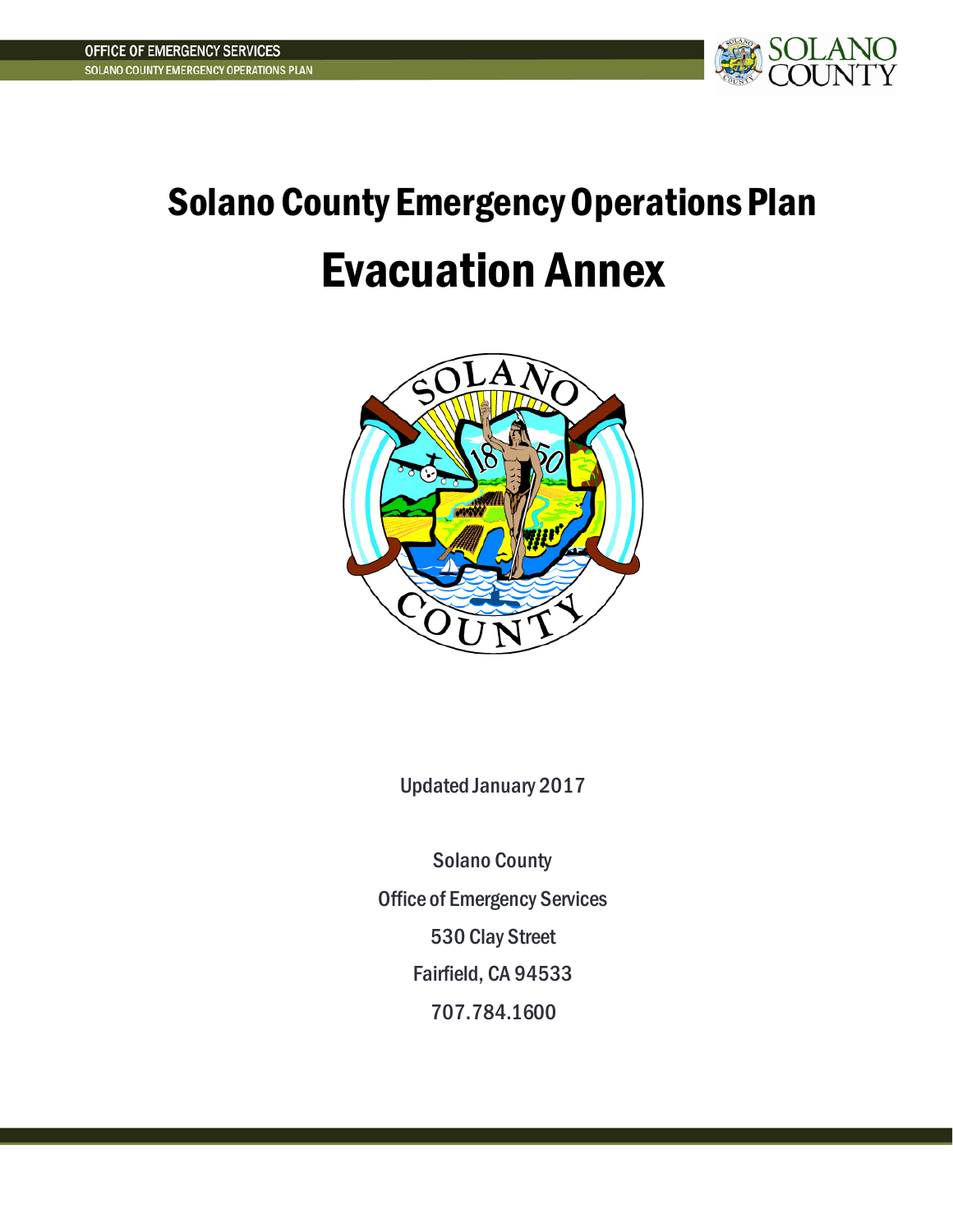

OFFICE OF EMERGENCY SERVICES SOLANO COUNTY EMERGENCY OPERATIONS PLAN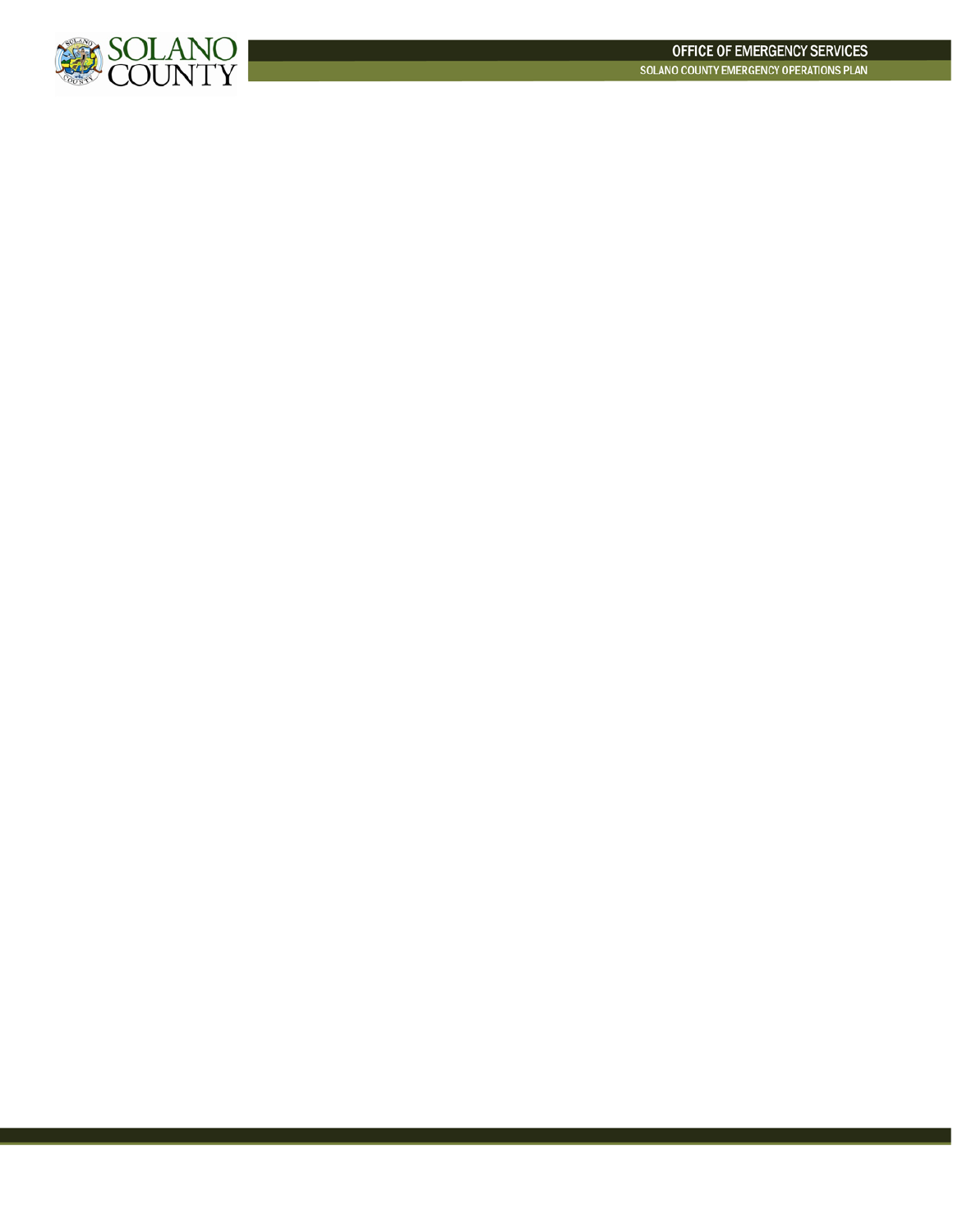

#### **Contents**

| 1.1   |  |
|-------|--|
| 1.2   |  |
| 1.3   |  |
|       |  |
| 2.1   |  |
| 2.2   |  |
| 2.3   |  |
|       |  |
| 3.1   |  |
| 3.2   |  |
|       |  |
| 4.1   |  |
| 4.2   |  |
| 4.3   |  |
| 4.3.1 |  |
| 4.3.2 |  |
| 4.3.3 |  |
| 4.3.4 |  |
| 4.3.5 |  |
| 4.3.6 |  |
| 4.3.7 |  |
| 4.4   |  |
| 4.4.1 |  |
| 4.4.2 |  |
|       |  |
| 5.1   |  |
| 5.2   |  |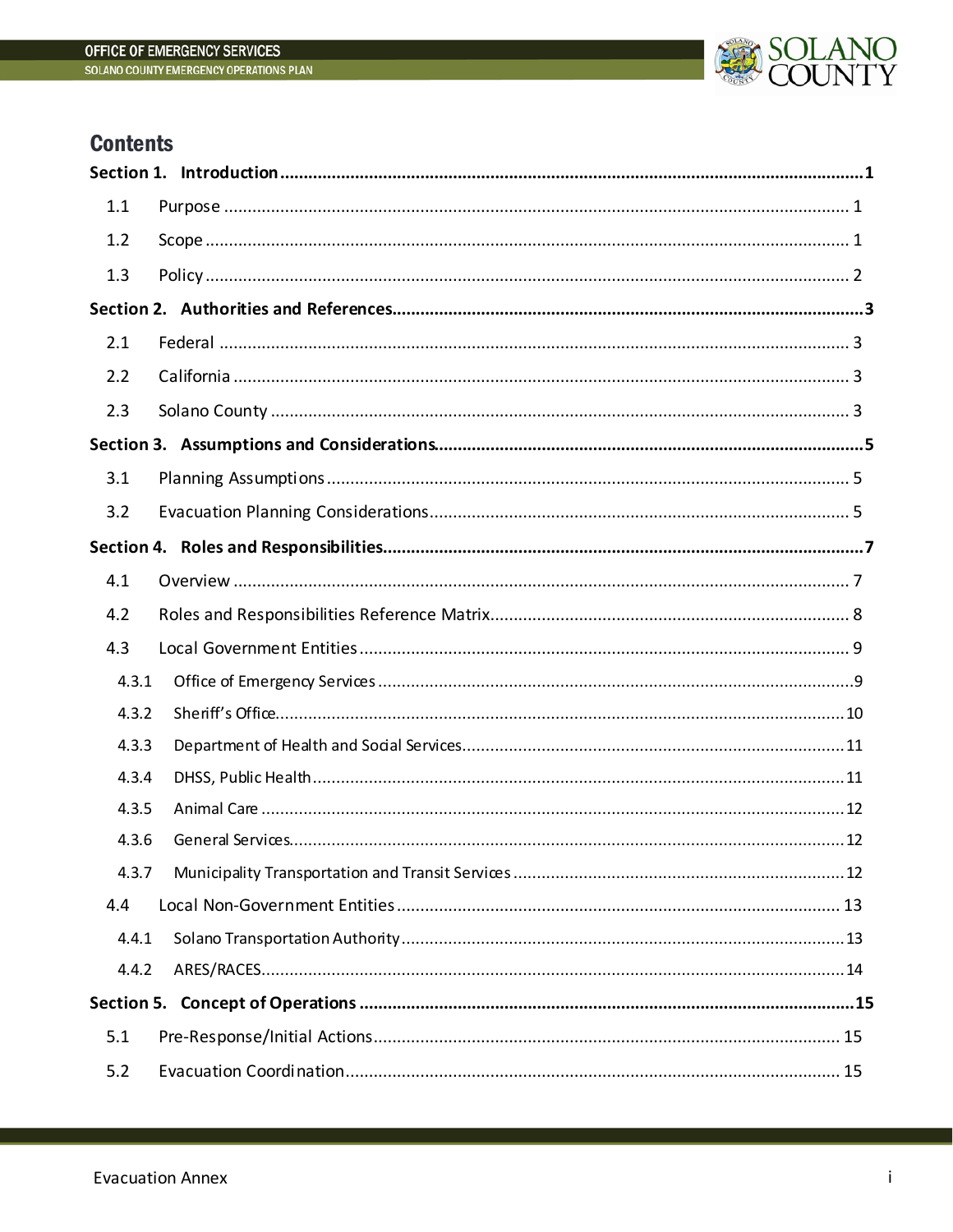

| Appendix A. | <b>Acronyms</b> |
|-------------|-----------------|
|             |                 |

 $A-1$ 

#### **List of Tables**

# **List of Figures**

|--|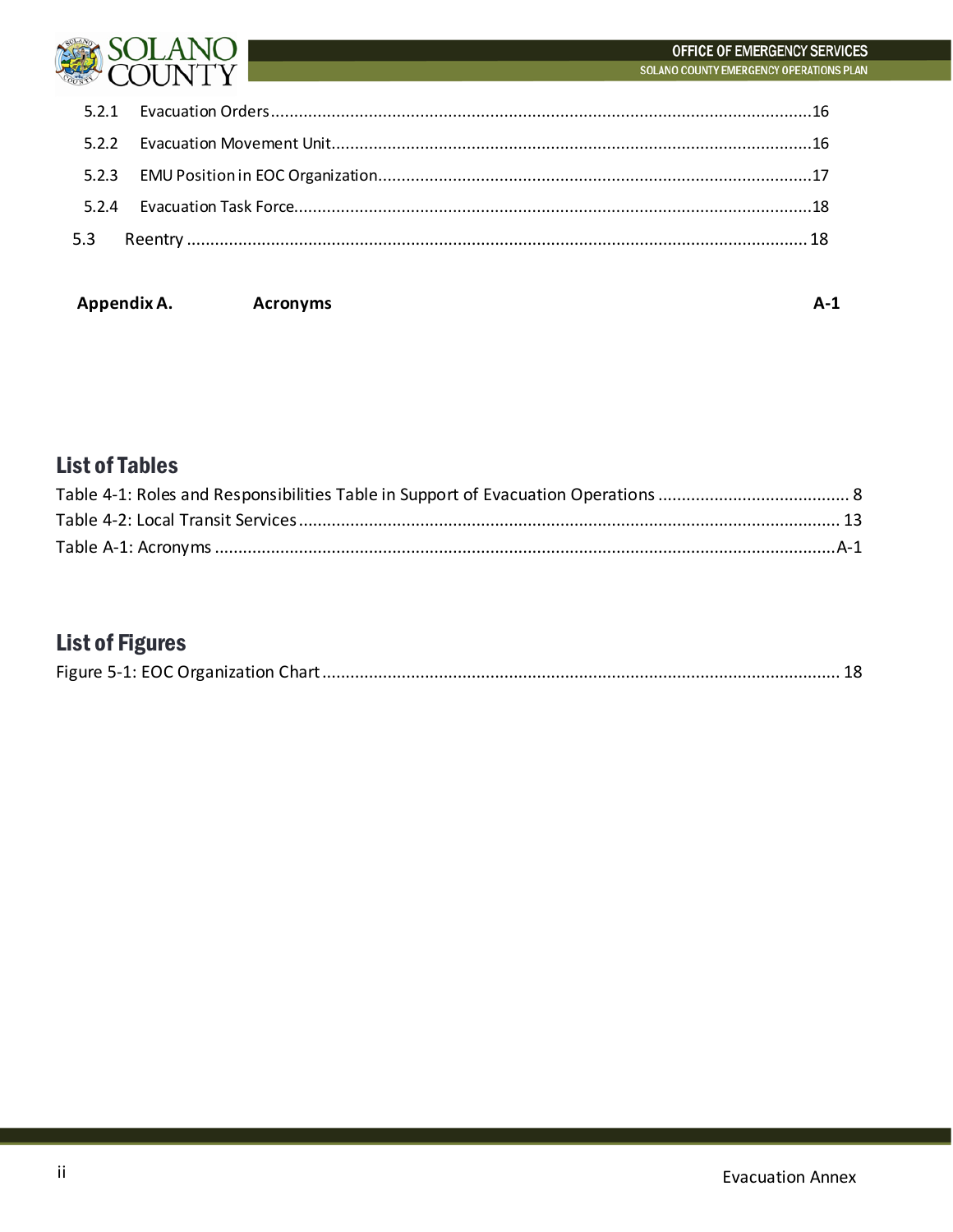

# <span id="page-4-0"></span>Section 1.Introduction

The function of the evacuation annex is to provide strategies to move large numbers of people out of harm's way in time to avoid being negatively impacted by an emergency situation. For most people, this will entail guidance to support their self-evacuation. For others who have access and functional needs (for example, do not have access to, or cannot operate a vehicle), the EOC will need to coordinate the mass transportation assets needed for evacuation.

### <span id="page-4-1"></span>1.1 Purpose

The *Evacuation Annex* to the *Solano County Emergency Operations Plan (EOP)* provides an overview of evacuation functions, agency roles and responsibilities, and overall guidelines for the evacuation of people from hazardous areas to areas of safetyin both incidents with and without warning. It describes the actions, roles, and responsibilities of coordinating and participating organizations and how the County will endeavor to manage the evacuation process before, during, and after the emergency. This annex addresses only general strategies used for any emergency. Specific tactical actions are described in individual agency procedures, and will be made by the EOC's Evacuation Movement Unit, if activated.

# <span id="page-4-2"></span>1.2 Scope

This annex is intended to address the evacuation needs of the general population, including those with access and functional needs. It is not intended to address the evacuation of any specific facility, such as a hospital, school or assisted living center. Such facilities are required to have their own evacuation strategies. However, these facilities are likely to need assistance with coordinating transportation assets for their populations, and there populations will likely need specialty services (e.g., paratransit like vehicles).

This annex provides the following information:

- Criteria under which the County will support the evacuation process,
- Agencies and organizations involved in supporting the evacuation function,
- Roles and responsibilities of agencies in preparing for and conducting evacuations,
- Concept of operations for carrying out an evacuation,
- Guidelines to improve coordination when evacuation is required.

**Emergency Support Function #1 (ESF #1) – Transportation.** This annex aligns with the ESF #1 of the National Response Framework for transportation. This ESF also aligns with the Transportation function in the California Emergency Plan. ESF #1 provides for transportation technical assistance and analysis for evacuation operations and evacuation route conditions. The transportation function is responsible for ensuring the evacuation of all affected populations by providing resources to transport those individuals and households that do not have the means to self-evacuate, and ensuring sufficient transportation assets, including accessible transportation assets, are available.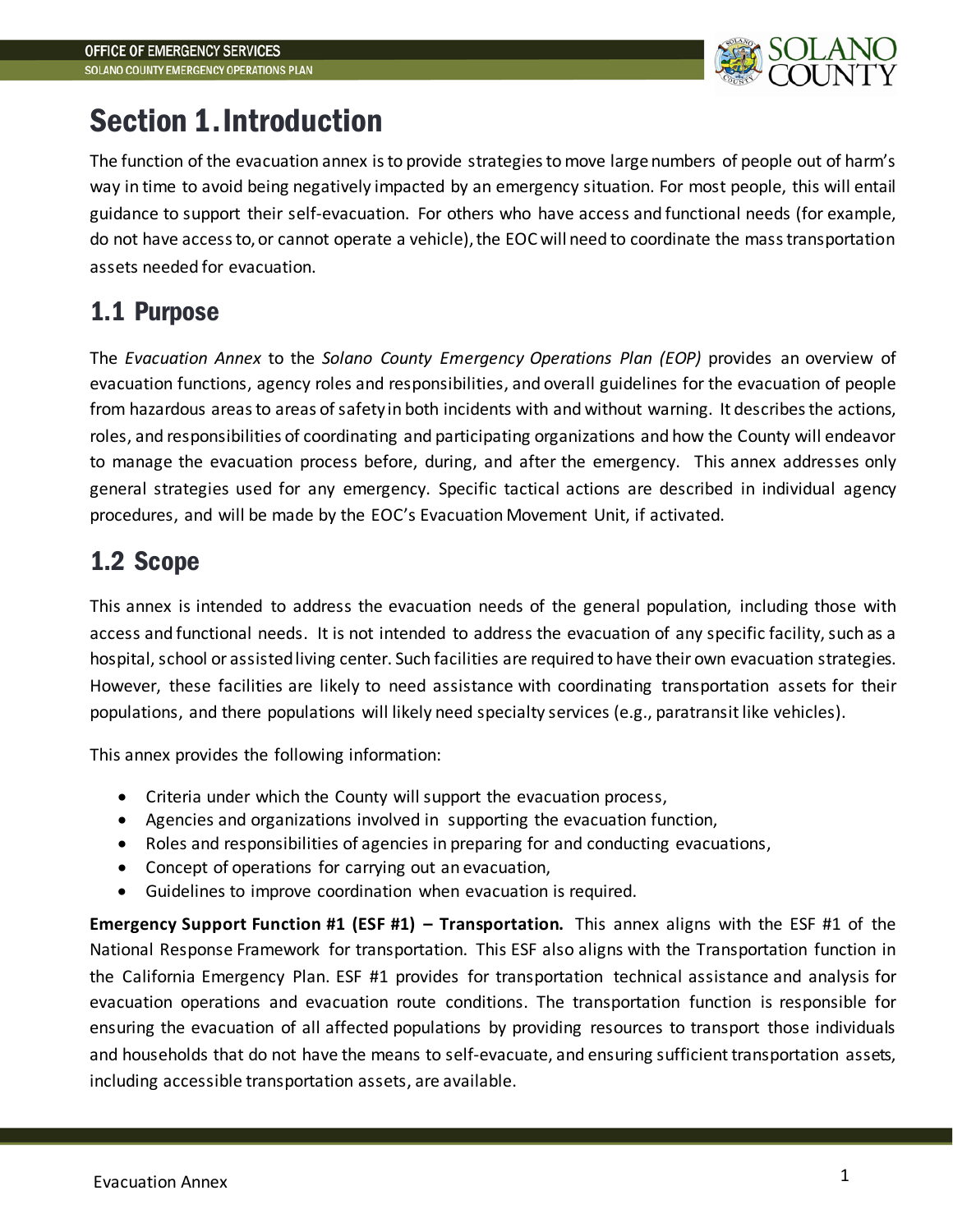

Solano County may maintain contracts capable of providing bus, train and other evacuation support and the capability to contract additional resources such as ensuring fuel and basic vehicle service are available along evacuation routes.

ESF #1 - Transportation is responsible for coordinating evacuation routes with local agencies and other jurisdictions to determine the status of transportation infrastructure to be used for evacuation. Transportation will facilitate coordination between local agencies and governments and the State regarding the impact of outflow of persons and traffic on the entry of response teams and supplies into the affected area.

Any requests for special transportation waivers for such things as driver hours, truck weight limits, and fuel quality that are issued by State or Federal agencies will be requested through the Operational Area to the State for requesting specific Federal Agencies.

The Solano County *Evacuation Annex* takes into account these elements of the ESF #1, and adds to them the strategy for evacuating specific areas of Solano County.

# <span id="page-5-0"></span>1.3 Policy

It is the Policy of Solano County to develop plans and procedures to address evacuating citizens and visitors to the County from hazardous areas to areas of safety. Under the Americans with Disabilities Act(ADA), transportation providers must permit passengers with disabilities to be accompanied by their service animals. Solano County will use local evacuation resources to every extent possible before requesting outside assistance from Mutual Aid or the State.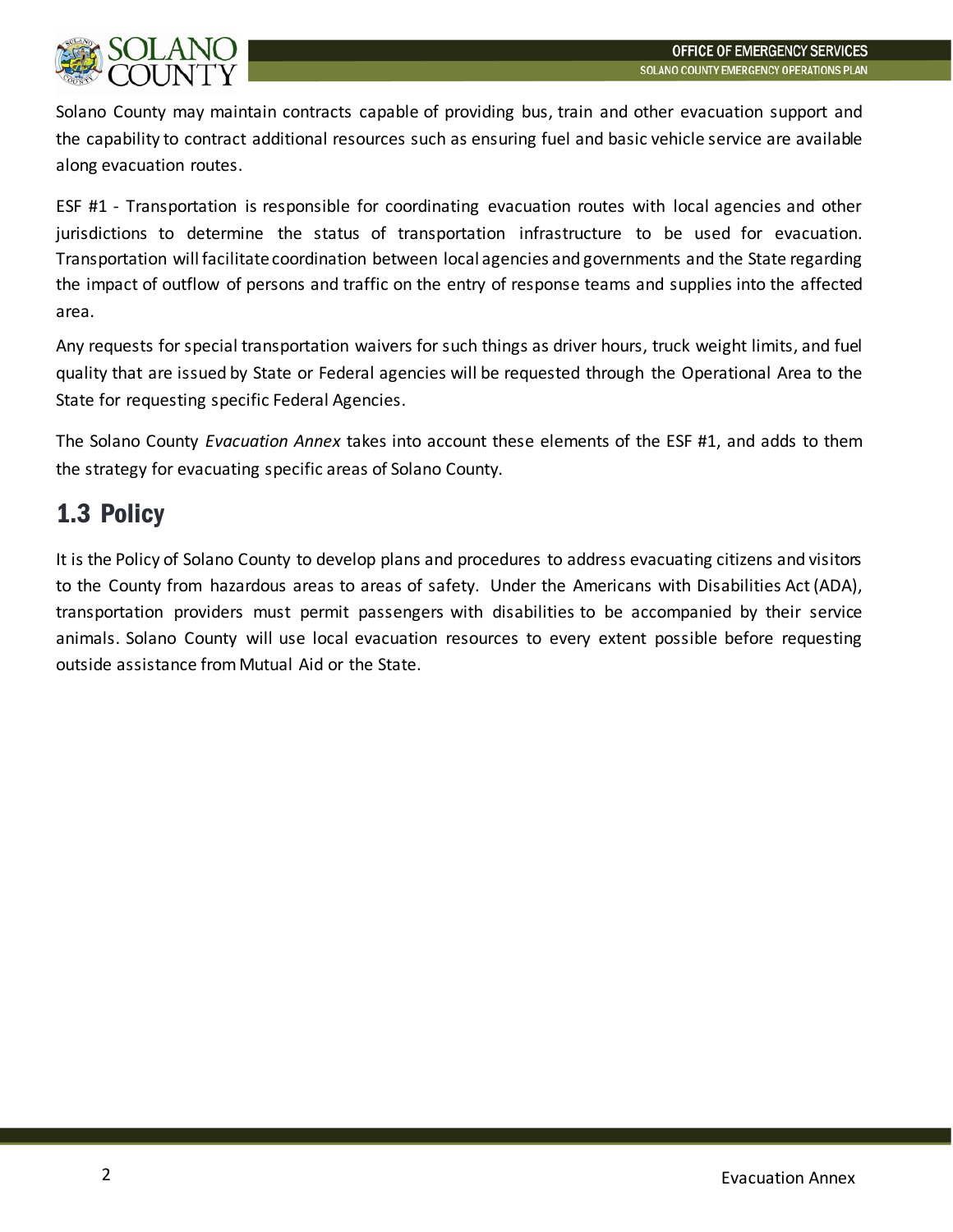

# <span id="page-6-0"></span>Section 2.Authorities and References

Authorities for conducting evacuation for the general population, for people with access and functional needs, and for evacuating animals include the following:

# <span id="page-6-1"></span>2.1 Federal

- The Robert T. Stafford Disaster Relief and Emergency Assistance Act, P.L. 93-288, as amended. (42 U.S.C. §§ 5121-5206)
- National Incident Management System (NIMS).
- National Response Framework, 2008. Sets forth roles and responsibilities of Federal and certain non-Federal entities after catastrophes overwhelm State and local government. Transportation is found in the Emergency Support Function (ESF) #1.
- Homeland Security Act of 2002
- Presidential Policy Directive / PPD-8: National Preparedness
- Post-Katrina Emergency Management Reform Act of 2006
- Pets Evacuation and Transportation Standards Act of 2006
- Americans with Disabilities Act (ADA) of 1990

# <span id="page-6-2"></span>2.2 California

- California Emergency Services Act, California Government Code, Sections 8550-8668.
- California Emergency Plan (California Government Code, Section 8850 et seq.).
- Standardized Emergency Management System (SEMS) Chapter 1 of Division 2 of Title 19 of the California Code of Regulations.
- California Master Mutual Aid Agreement.
- SB 1451. *Emergency Preparedness for the Disabled Community.*
- AB450. Standardized Emergency Management System to Include Preparedness for Animals.
- California Code of Regulations (Health and Safety Code § 1336.3). Requires each facility licensed by the Department of Health Services to adopt a written emergency plan.
- California Code of Regulations Title 22. Requires Community Care facilities licensed by the Department of Social Services to have a written disaster and mass casualty plan.
- Legal Guidelines for Flood Evacuation. Completed in compliance with the Flood Emergency Action Team (FEAT): Initiative Number 2, California Governor's Executive Order W-156-97.
- Legal Guidelines for Controlling Movement of People and Property During an Emergency. Approved by California SEMS Advisory Board on August 29, 1999.

# <span id="page-6-3"></span>2.3 Solano County

• Solano County Emergency Operations Plan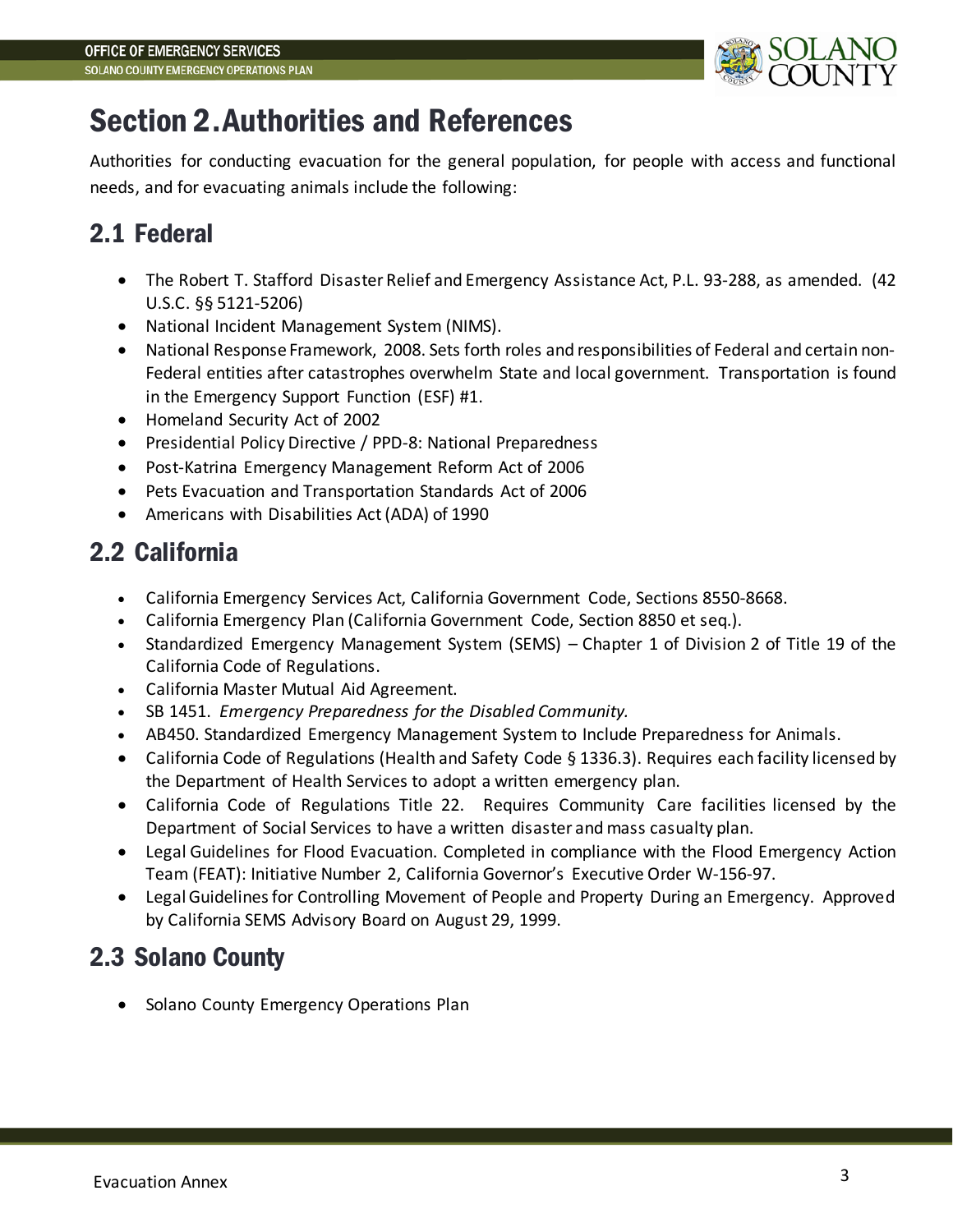

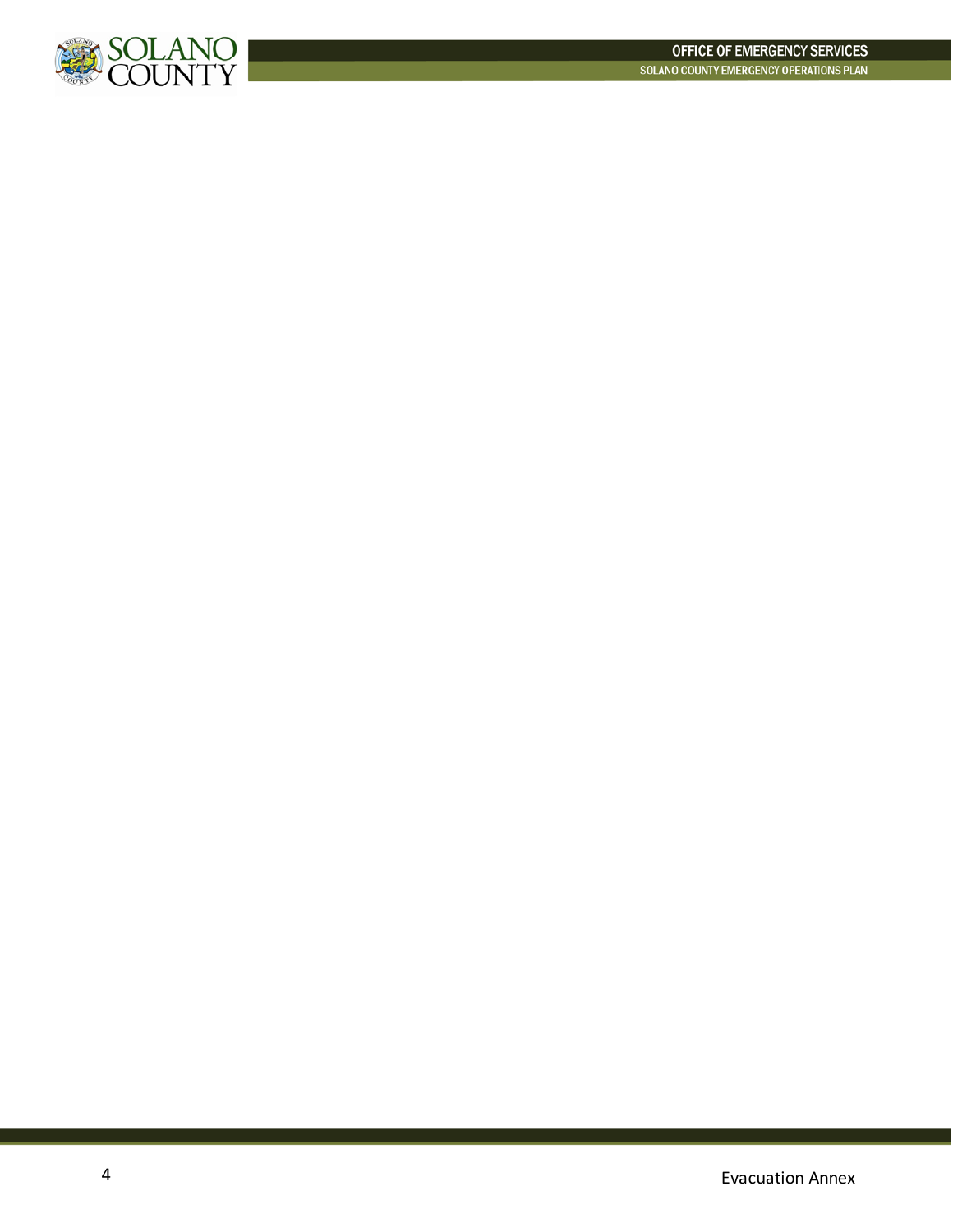

# <span id="page-8-0"></span>Section 3.Assumptions and Considerations

# <span id="page-8-1"></span>3.1 Planning Assumptions

The County will coordinate within the operational area and with neighboring Counties and the State concerning the destinations for evacuees and the flow of transportation assets and will ensure the jurisdictions receiving evacuees from an impacted area agree to accept these individuals prior to evacuation.

Coordination with any Federal support will be through the Operational Area and the State.

Solano County will follow State policies and guidelines governing household pet evacuations when incorporating household pet issues into evacuation planning.

The County is aware that individuals may choose to not evacuate. Many will chose to stay behind if directed to leave their animal(s) behind.

Residents of the evacuated area will need to return to the area after the event if possible. Evacuation coordination will include considerations to facilitate return of evacuated residents.

Members of the population with access and functional needs may require additional support or assistance. People with limited English proficiency will need special evacuation notifications.

### <span id="page-8-2"></span>3.2 Evacuation Planning Considerations

*If an Evacuation is Contemplated, Lead Time is Required:* It may be necessary to activate plans as much as 72 hours prior to the time an evacuation is likely to be ordered. Resources may need to be mobilized as early as 48 hours prior to the start of evacuations to have sufficient capacity in place once the evacuation order is given.

*There are Limits in Weather Forecasting:* The variables in weather forecasting the track, intensity, and forward speed of weather systems make it difficult for decision makers to commit costly resources in a timely manner.

*There are Interdependencies Between Shelters and Transportation:* The transportation assets needed to carry out evacuation are based on the number of people needing evacuation, availability of privately owned transportation, number of evacuees with special mobility and medical needs, the time available to conduct evacuation operations, and the distance to and availability of shelters. If shelters are located too far away, transportation assets may be able to only make one trip. It is critical to identify shelters for the general population and persons with access and functional needs that are as close as safely possible. The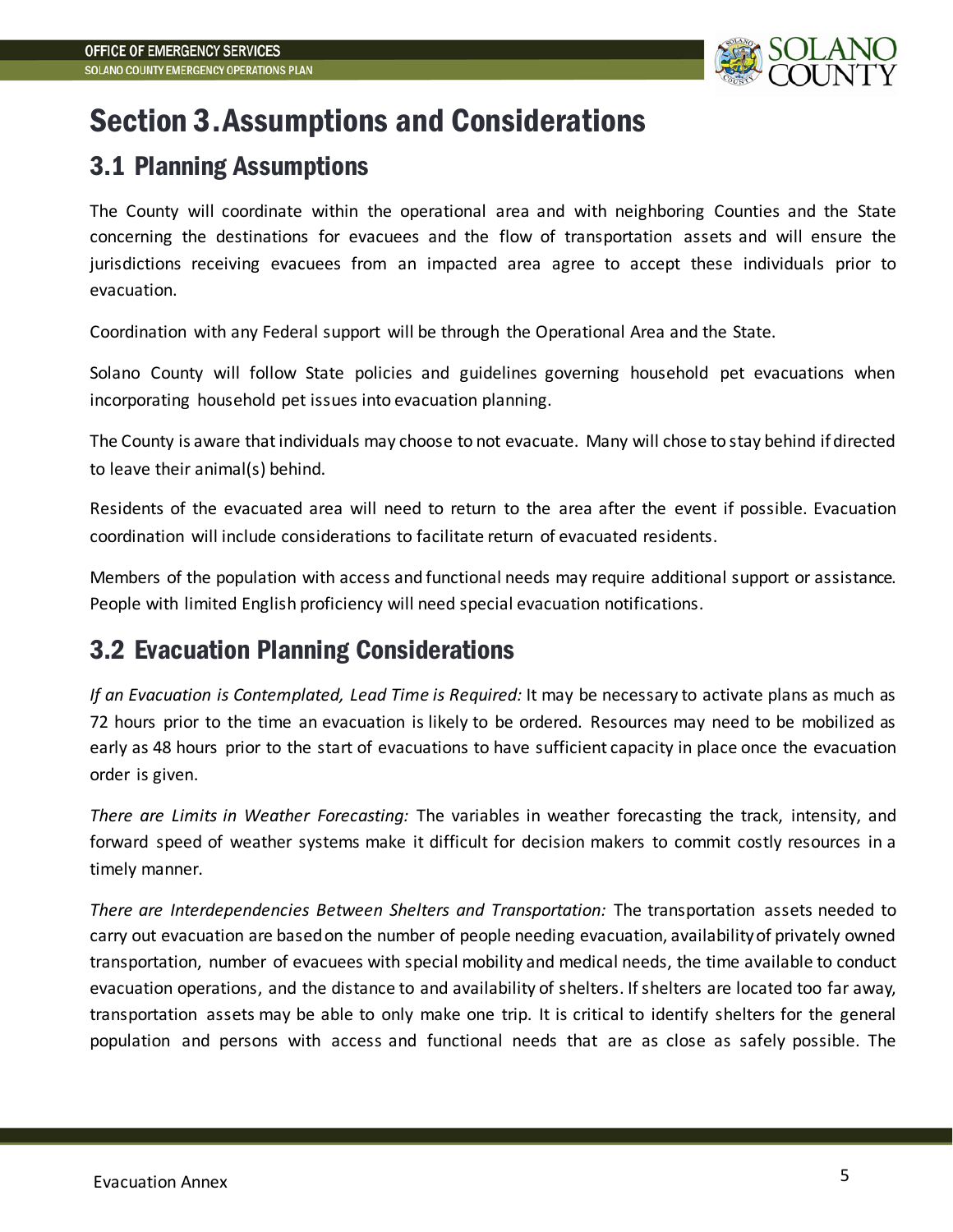

designation and distance to household pet shelters or shelters that will accommodate pets is also important.

*The Special Needs of Children Must Be Considered:* It is important to recognize the special needs of children during evacuations. In a no-notice evacuation, children could be located in large numbers away from their parents, such as in schools, childcare facilities or other locations. Reunification of children separated from their parents will be an issue during evacuation and planning must be given to accomplish this.

*Persons with Access and Functional Needs:* Access and functional needs may include practical and/or functional assistance in communication (including those with limited English proficiency), mobility, maintaining independence, and medical care.

*Evacuating Animals:* There will be requirements for the transportation, sheltering and care of animals, including, but not limited to, the following:

- Service Animals: The ADA defines service animals as any guide dog, signal dog, or other animal individually trained to provide assistance to an individual with a disability including, but not limited to guiding individuals with impaired vision, alerting individuals with impaired hearing, providing minimal protection or rescue work, pulling a wheelchair, or fetching dropped items. Under the ADA regulations, service animals have access to the same facilities as the humans they serve.
- Household Pets: The tracking, embarkation, transportation, care, feeding, and sheltering of household pets can significantly impact the ability to safely evacuate the general population. The County will consider alternative methods for owner and pet evacuation, such as identifying and providing locations to which household pets may be evacuated; providing logistical support for the care, immunization, and quarantine of household pets; providing specifications for vehicles that can be used to evacuate household pets; coordinating with private industry for household pet evacuations; and, planning for the co-location of pet shelters near general populations when possible.

*Environmental Contamination:* Evacuation efforts may be impacted when they are done in response to a large-scale hazardous materials (HAZMAT) incident. Evacuation decision makers consult with available local HAZMAT officials as appropriate regarding the location of embarkation sites and evacuation routes.

*Victim Decontamination:* Solano County will retain primary responsibility for victim screening and decontamination operations when necessary in response to a HAZMAT incident. Appropriate personnel and equipment must be available.

*Critical Infrastructure:* An evacuation could present a range of implications for many of the critical infrastructure and key resources (CIKR) sectors within the impacted area. The evacuation could directly affect CIKR operations, supply lines, and/or distribution systems.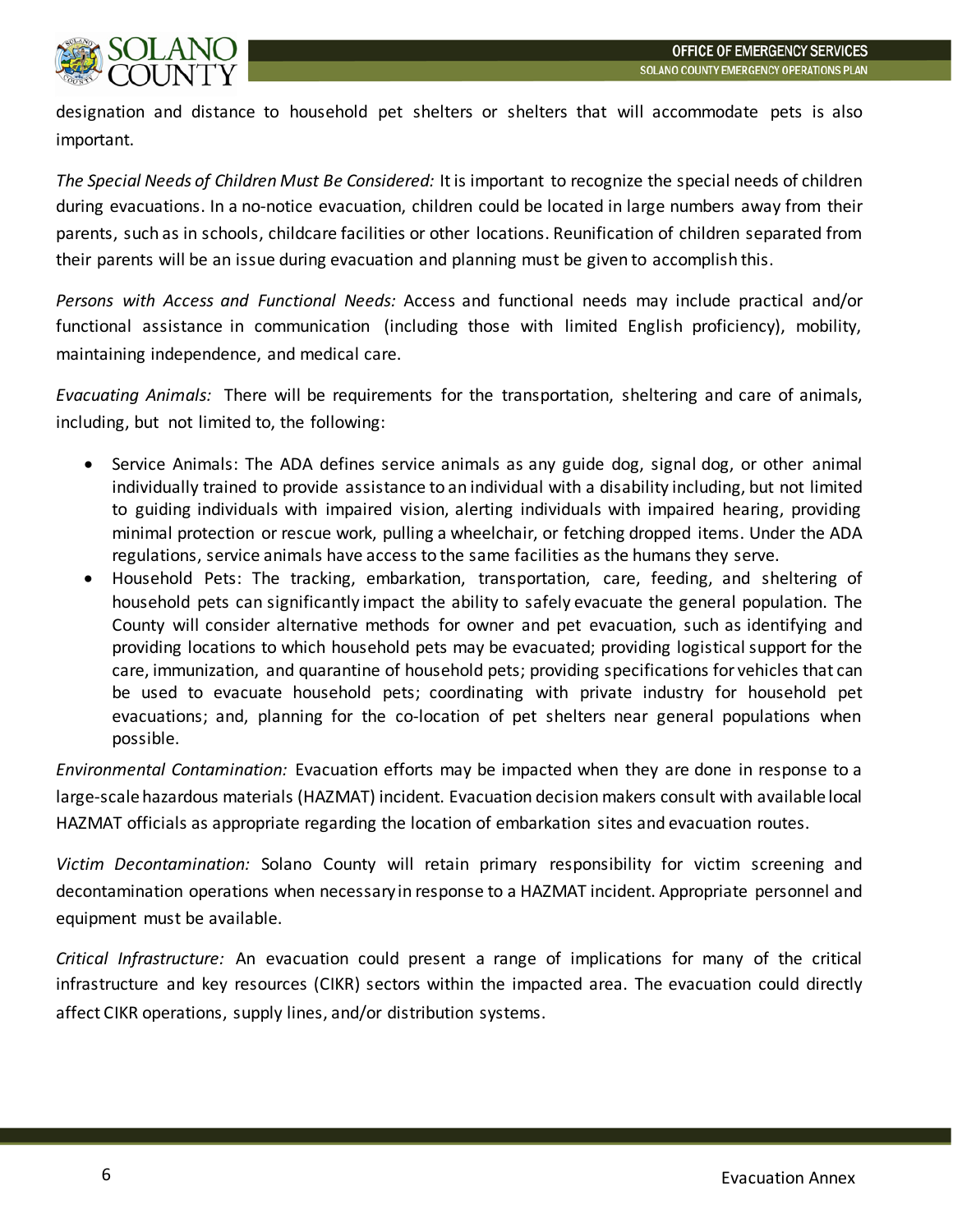

# <span id="page-10-0"></span>Section 4.Roles and Responsibilities

# <span id="page-10-1"></span>4.1 Overview

Conducting evacuation activities and coordinating the movement of large numbers of people in the County is a function of Solano County government. There are circumstances where the evacuation activities exceed Solano County capabilities, and the State and/or Federal Government may need to provide resources and support. Requests for assistance will be initiated through the Solano Operational Area to the Regional Emergency Operations Center (REOC). Should the REOC be unable to procure the resources, it will push requests forward to the State's Emergency Operations Center (SOC) or Federal coordination center. Likewise, private entities have an essential role in a successful evacuation.

All agencies/organizations assigned to the Solano EOC Evacuation Movement Unit are responsible for designating and training representatives of their agency, and ensuring that appropriate agency specific standard operating procedures are developed and maintained. Agencies must also identify staff and maintain notification procedures to ensure appropriately trained agency personnel are available for extended emergency duty in the County EOC, agency DOC, or field command posts, as needed.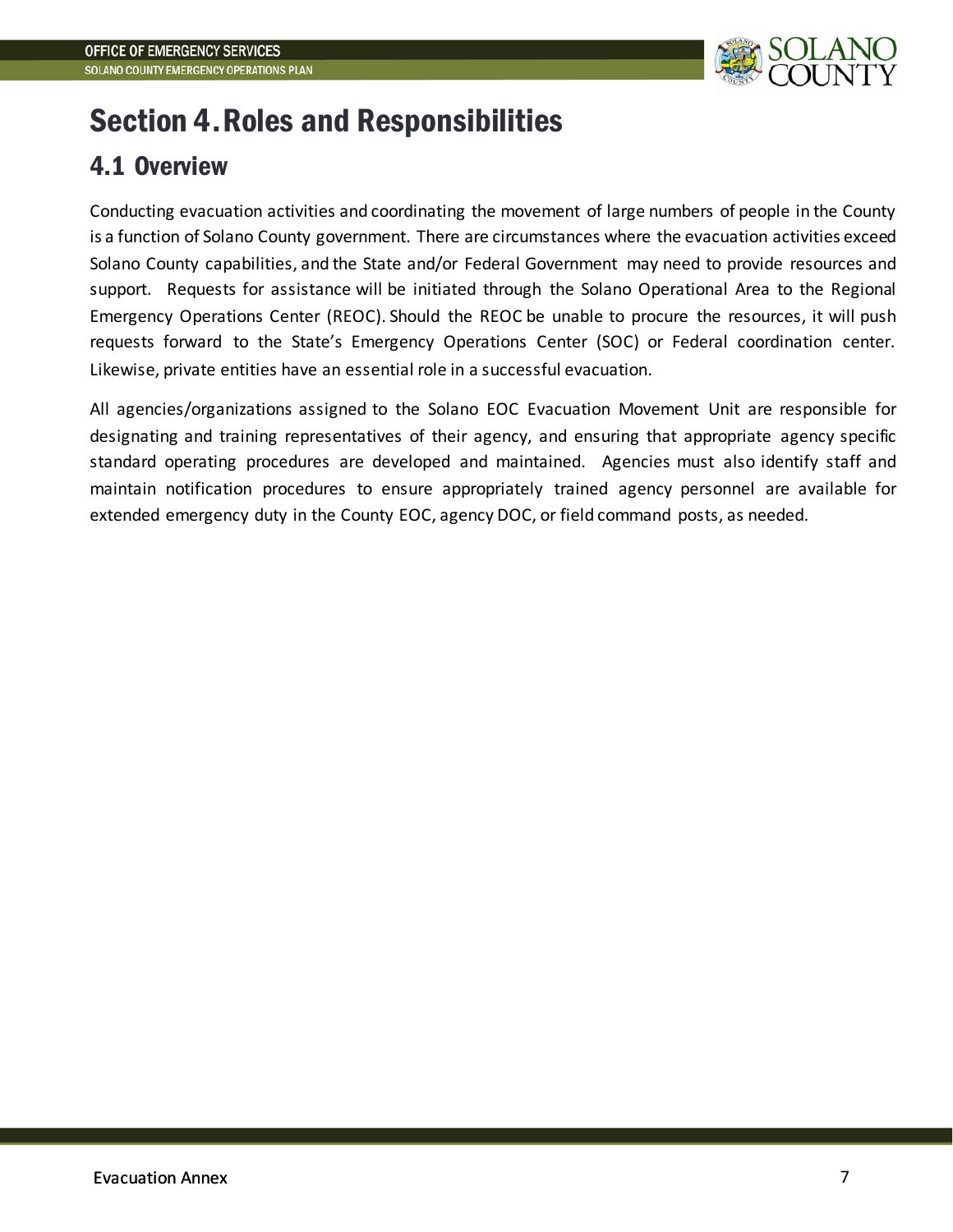

# <span id="page-11-0"></span>4.2 Roles and Responsibilities Reference Matrix

[Table](#page-11-1) 4-1 below shows the primary entities that will be involved with the evacuation and movement of people in the County; it is not inclusive of all the possible entities that could be involved. For example, in a large regional disaster, other County entities, as well as the State and Federal Government may be needed to provide resources as well.

<span id="page-11-1"></span>**Table 4-1: Roles and Responsibilities Table in Support of Evacuation Operations**

|                                                                  |                      | Roles and Responsibilities Table In support of Evacuation Operations |                             |                          |              |                        |               |                          |                             |                     |                |                    |
|------------------------------------------------------------------|----------------------|----------------------------------------------------------------------|-----------------------------|--------------------------|--------------|------------------------|---------------|--------------------------|-----------------------------|---------------------|----------------|--------------------|
| $P - Primary$                                                    |                      |                                                                      |                             |                          |              |                        |               |                          |                             |                     |                |                    |
| S-Secondary<br>Cooperating                                       | Coordination w/State | Coordination w/ Local<br>Government Entities                         | <b>Transit Coordination</b> | Transportation Resources | Security     | <b>Transfer Points</b> | Communication | Fuel, Food and Resources | Access and Functional Needs | Child Reunification | Household Pets | Public Information |
| <b>Agency</b>                                                    |                      |                                                                      |                             |                          |              |                        |               |                          |                             |                     |                |                    |
| Sheriff's<br>Office/Law<br><b>Enforcement</b>                    | P                    | $\mathbf{P}$                                                         | $\mathbf{P}$                |                          | $\mathbf{P}$ | $\mathbf{P}$           | $\mathbf{P}$  |                          | $\mathbf S$                 | $\mathbf S$         | S              |                    |
| <b>OES</b>                                                       | $\mathsf{s}$         | $\overline{s}$                                                       | $\overline{s}$              |                          |              |                        |               | $\overline{s}$           |                             |                     |                | $\overline{s}$     |
| <b>PIO</b>                                                       |                      |                                                                      |                             |                          |              |                        |               |                          |                             |                     |                | $\mathbf P$        |
| <b>Animal Care</b>                                               |                      |                                                                      |                             |                          |              |                        |               |                          |                             |                     | $\mathbf P$    |                    |
| <b>General Services</b>                                          |                      |                                                                      |                             | $\overline{P}$           |              |                        |               | $\overline{P}$           |                             |                     |                |                    |
| <b>Dept Health</b><br><b>Social Services</b>                     |                      |                                                                      |                             |                          |              |                        |               |                          | $\mathbf{P}$                |                     |                |                    |
| <b>DHSS Public</b><br><b>Health</b>                              |                      |                                                                      |                             |                          |              |                        |               |                          | $\mathbf S$                 | $\mathbf P$         |                |                    |
| <b>ARES/RACES</b>                                                |                      |                                                                      |                             |                          |              |                        | ${\bf S}$     |                          |                             |                     |                |                    |
| <b>Solano</b><br><b>Transportation</b><br><b>Authority (TSA)</b> |                      |                                                                      | $\mathbf S$                 | $\overline{s}$           |              | $\mathbf S$            |               |                          |                             |                     |                |                    |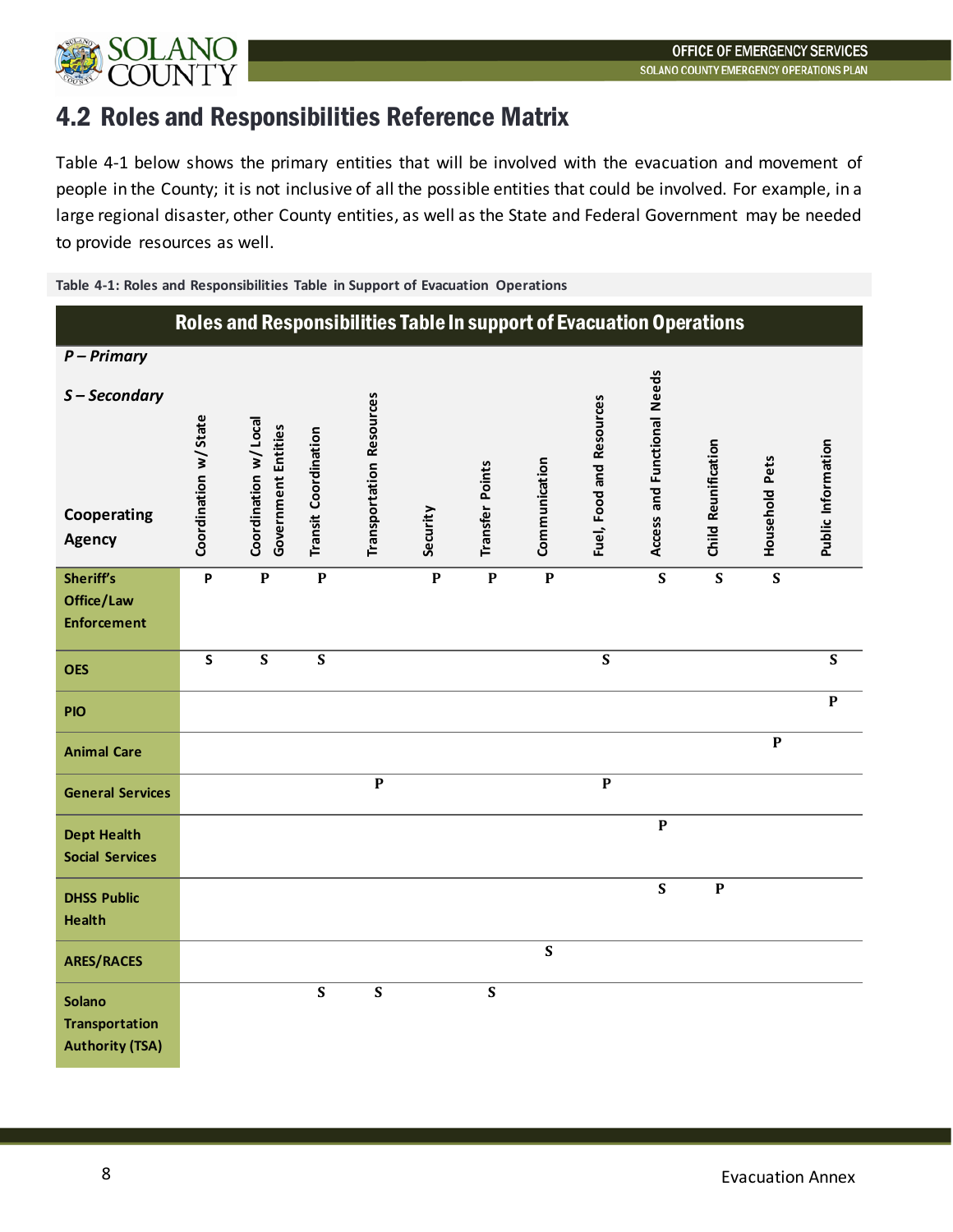



### <span id="page-12-0"></span>4.3 Local Government Entities

The following local government entities have a role in preparedness and implementation during an incident requiring evacuation of citizens. Some have a primary role and are always activated, and some support as needed and called upon by their emergency managers.

#### <span id="page-12-1"></span>4.3.1 Office of Emergency Services

The Solano County Office of Emergency Services (OES) is charged with emergency management for the County, and is responsible for maintaining situational awareness of threats that may necessitate an evacuation of citizens. In cases where an emergency situation or disaster exists, the OES will coordinate the County government's role in response to and recovery from the disaster. The OES fulfills the County's requirements under the Emergency Service Act (Government Code Section 8550 et. seq.). Furthermore, the OES will work in partnership with the emergency management of the cities within the County to provide overall coordination at the EOC.

#### **Coordination and Emergency Management**

- Activate an information coordination conference call or meeting that will include essential stakeholders. The purpose is to determine increased situational awareness of the threat, the seriousness of the threat, and what next steps may need to be taken, including beginning public alert, press releases, activating the EOC, et al.
- Activate the EOC, in coordination with the County Administrator, to the appropriate emergency level.
- Notify staff of pending EOC activation, and/or to current activation levels, and coordinate staffing of all needed positions.
- Request assistance from support agencies, and communication resources, as appropriate.
- Maintain coordination and communication between the EOC and support agencies.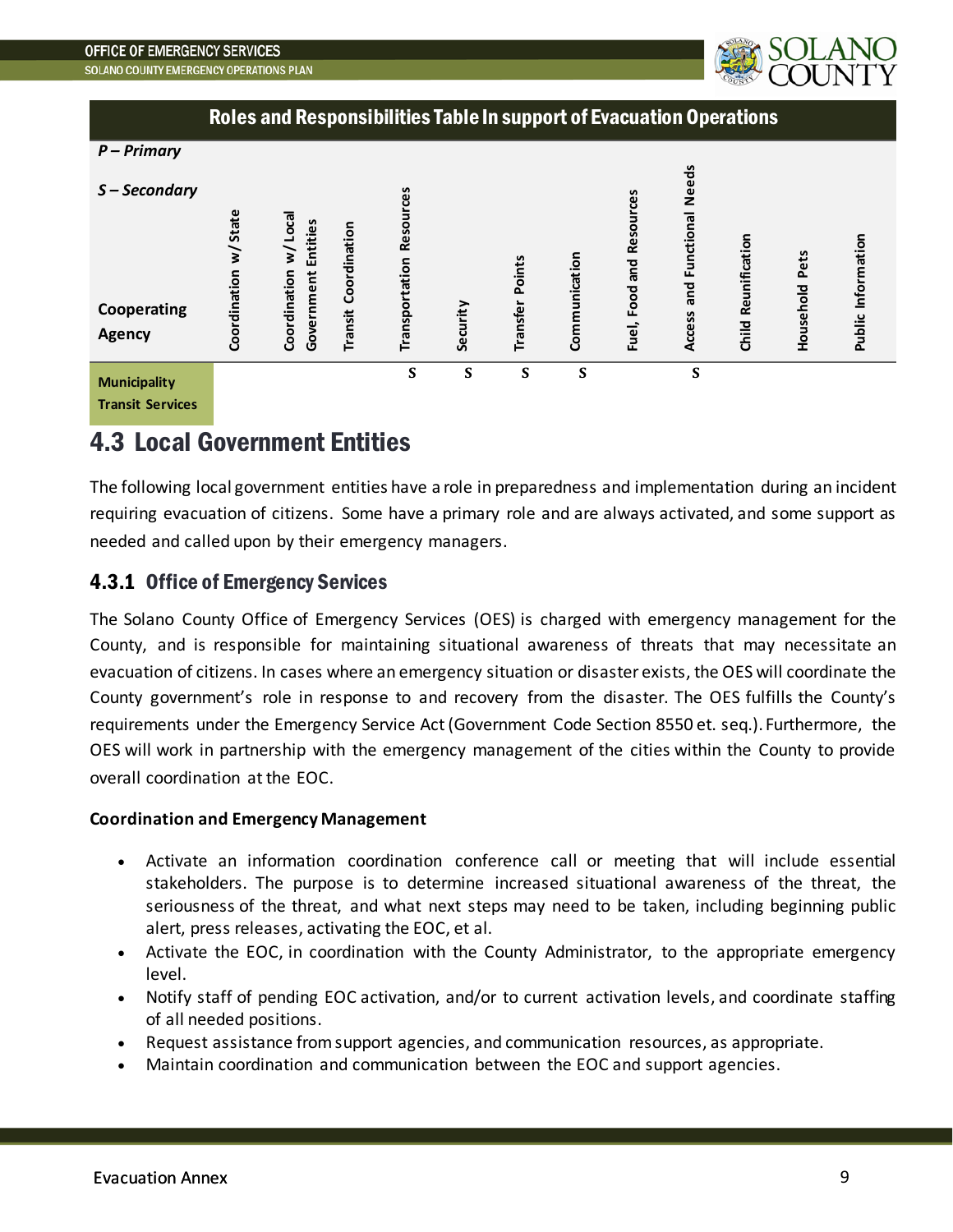

- Communicate with State of California Governor's Office of Emergency Services, and keep them apprised of local situation and request additional resources as needed.
- Public Alert and Warning
- Coordinate the activation of public alert systems.
- Provide support to the County PIO.
- Coordinate the activation of the Joint Information Center (JIC) as needed.
- Provide public information on mass care sites, services provided, available routes, and transportation options

#### <span id="page-13-0"></span>4.3.2 Sheriff's Office

The Sheriff Office supports the EOC when activated as the lead of the Law Enforcement Branch of the Operations Sections, as well as the being the lead agency for the Evacuation Movement Unit, and as such is responsible for the overall evacuation and movement of citizens throughout the operational area. Furthermore, law enforcement agencies will be integral in the tactical incident command post in evacuating people from the impacted area.

During significant evacuation emergencies, the Sheriff's Office key functions include:

#### **Coordination and Emergency Management**

- Pre-identify evacuation assembly points for evacuees.
- Facilitate the movement of emergency vehicles with local police and the California Highway Patrol.
- Appoint a Coroner Unit and Leader.
- Incident Commander at Field Command Post.
- Post-emergency: Coordinate the return movement of evacuees back to their homes.

#### **Public Alert and Warning**

- Use loud speakers on field vehicles to alert those in the immediately threatened areas.
- Give ample and redundant information to critical facilities, such as day cares, schools, adult residential care, skilled nursing, board and care, etc. These will need additional time to close or evacuate, and may need to close or evacuate as a precautionary action.
- Identify persons and populations that appear to be in need of special assistance.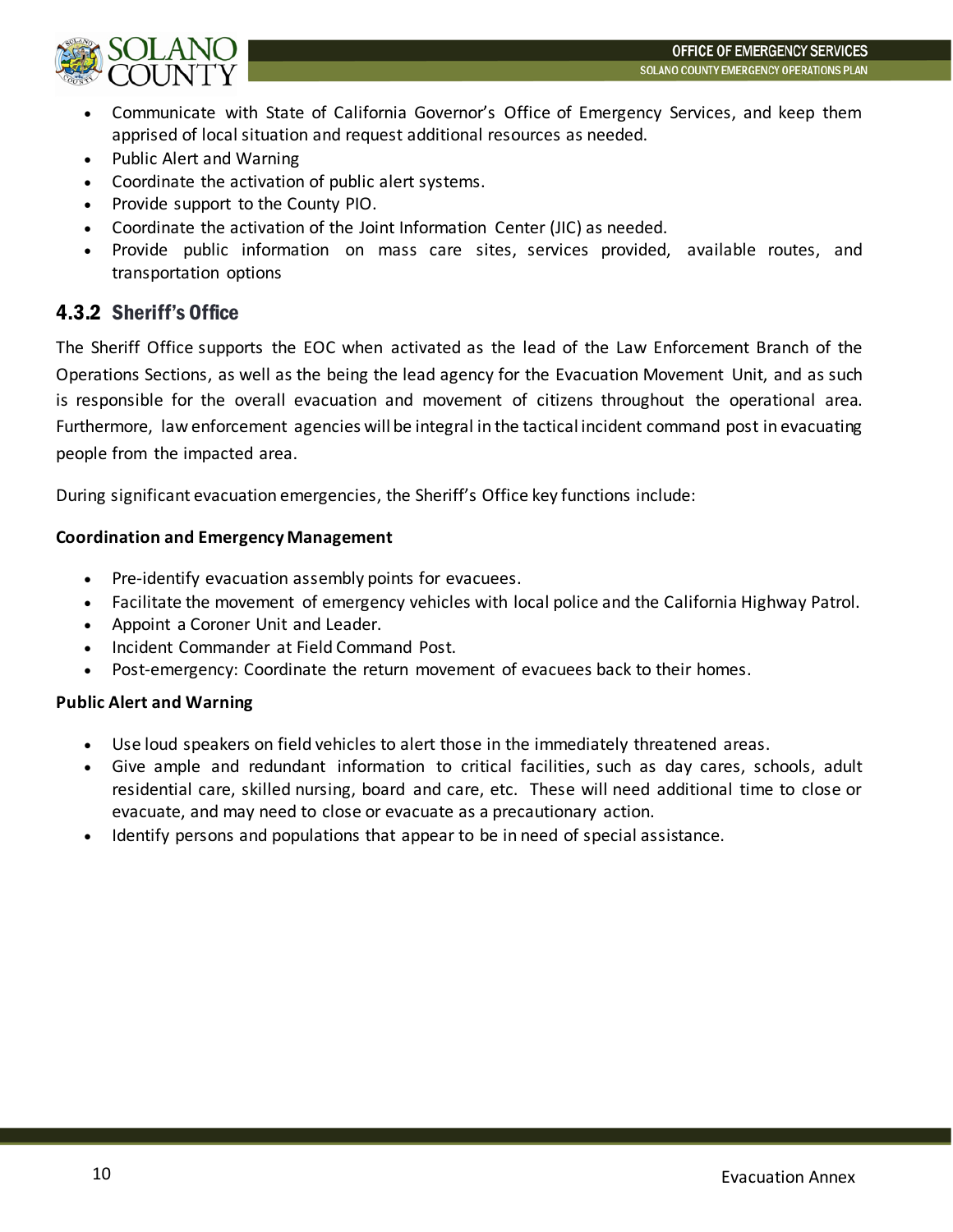

#### **Traffic Control**

- Pre-identify evacuation routes (keeping in mind fueling services will be needed on evacuation routes) and transit pickup points.
- Major Evacuation Routes are major highways such as HWY 80, HWY 505 and HWY 12.
- Evacuation routes will be determined during the disaster due to the variability of the event.
- Calculate route capacity and consider contraflow as well as traffic coming out of the Bay Area.
- Coordinate the routes for movement of motorists toward designated / safest evacuation routes. These routes may be designated with support from the various municipal Department of Transportation traffic engineers and in coordination with the EMU in the EOC.
- Control and monitor primary routes and area access.
- Supporting mass transit pick-up and movement of those needing assistance.
- Define traffic control areas using the Sheriff's Office and jurisdictional law enforcement.
- Close roads that will not be used as the primary egress or ingress routes to the evacuated area.
- Provide for tow trucks on evacuation routes to assist disabled vehicles and clearing roadways.

#### <span id="page-14-0"></span>4.3.3 Department of Health and Social Services

The Department of Health and Social Services (DHSS) is responsible for coordination support of the movement of people with access and functional needs during an evacuation emergency. DHSS will also provide the following support:

#### **Coordination and Emergency Management**

- Coordinate for transportation of non-ambulatory persons and other people with disabilities.
- Coordinate with Medical Reserve Corps (MRC) volunteers, if activated.
- Provide specialized staff to shelters if requested.
- Support disaster victims and/or shelter inhabitants in understanding what recovery programs may be available to them.

#### **Public Alert and Warning**

- DHHS uses the Department of Public Health's California Health Alert Network (CAHAN) for notifications to partnering agencies.
- DHHS has PIOs to develop messaging and notify the public (esp. people with access and functional needs and those with limited English proficiency) of a disaster event or evacuation.

#### <span id="page-14-1"></span>4.3.4 DHSS, Public Health

DHSS, Public Health Division, identifies the public health and medical needs of those impacted by the emergency, including patients evacuating medical care facilities, including those in hospitals, hospices, and nursing homes as well as individuals who are identified at evacuation centers as having medical problems.

Public Health also coordinates the reunification of children who have been evacuated without an appropriate adult.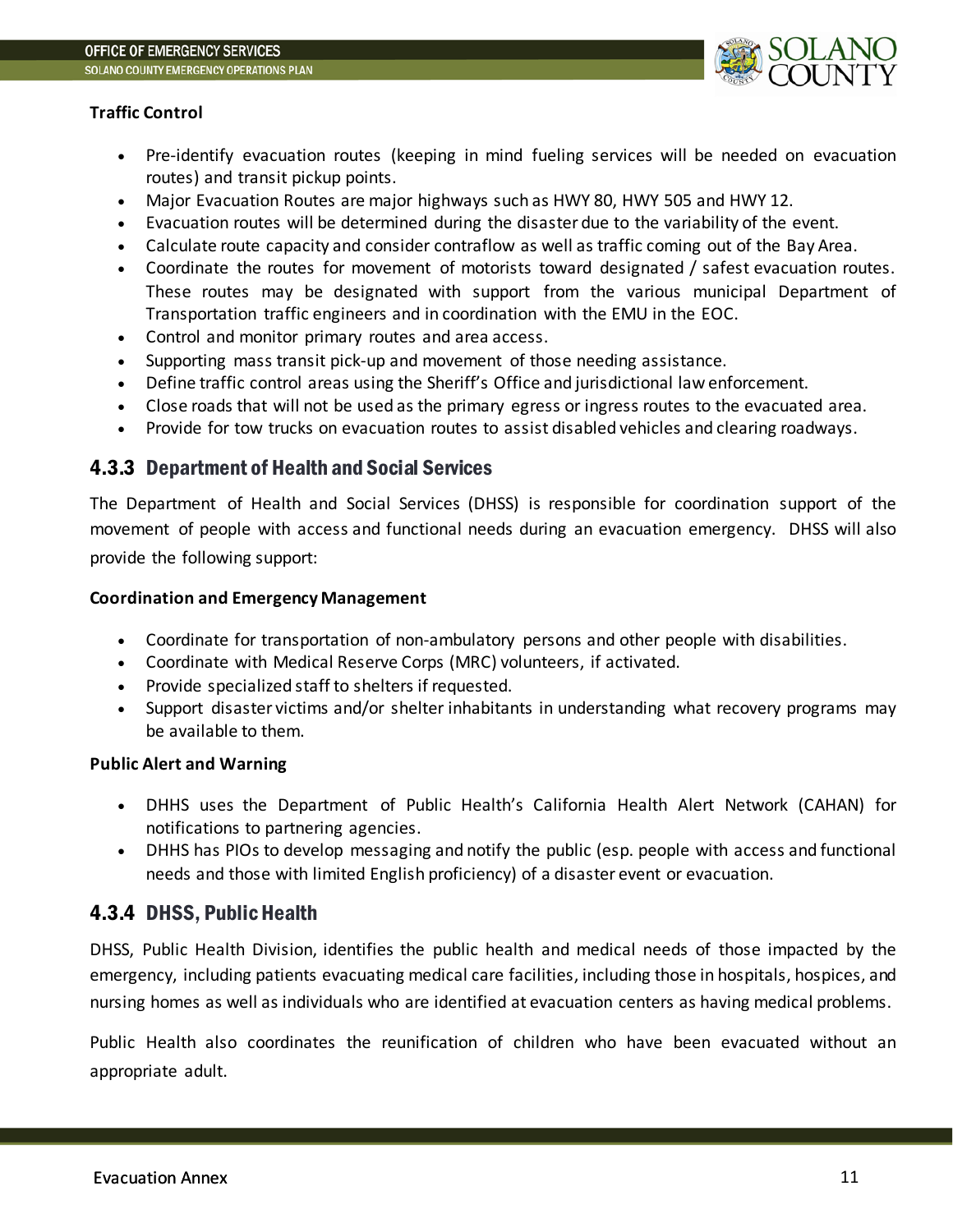

Public Health coordinates specialized transportation for evacuees with medical and functional needs; care for evacuees whose needs cannot be accommodated in general population shelters; monitoring support for individuals at pickup points; and, by providing medical support at designatedevacuation assemblyareas and pickup points to perform triage of citizens prior to evacuation.

#### <span id="page-15-0"></span>4.3.5 Animal Care

County Animal Care provides services to the County and the municipalities in the Operational Area. During significant evacuation emergencies the Animal Care and Emergency Management functions include the following:

- Coordinate with Care and Shelter to place evacuated animals. Attempt to place animals with owners when possible.
- Coordinate the movement of Animal Control Officers to support Evacuation Task Force.
- Coordinate the inter-county movement of animals. For larger animals some coordination with the REOC and/or the California Department of Food and Agriculture (CDFA) may be needed.
- In Medium to High-level emergencies, follow guidance in the *Animal Care Annex*.

#### <span id="page-15-1"></span>4.3.6 General Services

Solano County General Services Department activates to the EOC to provide logistics support to the evacuation emergency. In this role, they provide transportation services, goods and services to support evacuation efforts. Solano County OES processes requests for the movement of goods, equipment, and responders through this function.

Special considerations include:

- Transportation resources. Transportation resources, especially busses from private companies, must be contacted and ordered as resources. Although the County does not have an active MOU with any transit providers, General Services maintains contacts with regional providers and will request assistance at the time of an event. There are currently no transportation services in the unincorporated areas of the County.
- Adequate fuel supplies. Gasoline and diesel fuels must remain available in an evacuation. Considerations include availability of fuel for individuals who are self-evacuating, availability of fuels for government-supplied transportation vehicles, and provision of fuel to emergency response vehicles along evacuation routes. Some local busses use Liquefied Natural Gas (LNG), and have limited range to evacuate people unless LNG refilling is available.
- Evacuation assembly point supplies. Supplies for assembly points include water, port-a-potties, communications, power, and first aid supplies.
- Fleet Services maintains a County vehicle inventory.

#### <span id="page-15-2"></span>4.3.7 Municipality Transportation and Transit Services

Various municipalities within the County have transit and transportation services within their city government. [Table 4-1](#page-11-1) outlines the transit services available to support evacuations within the County.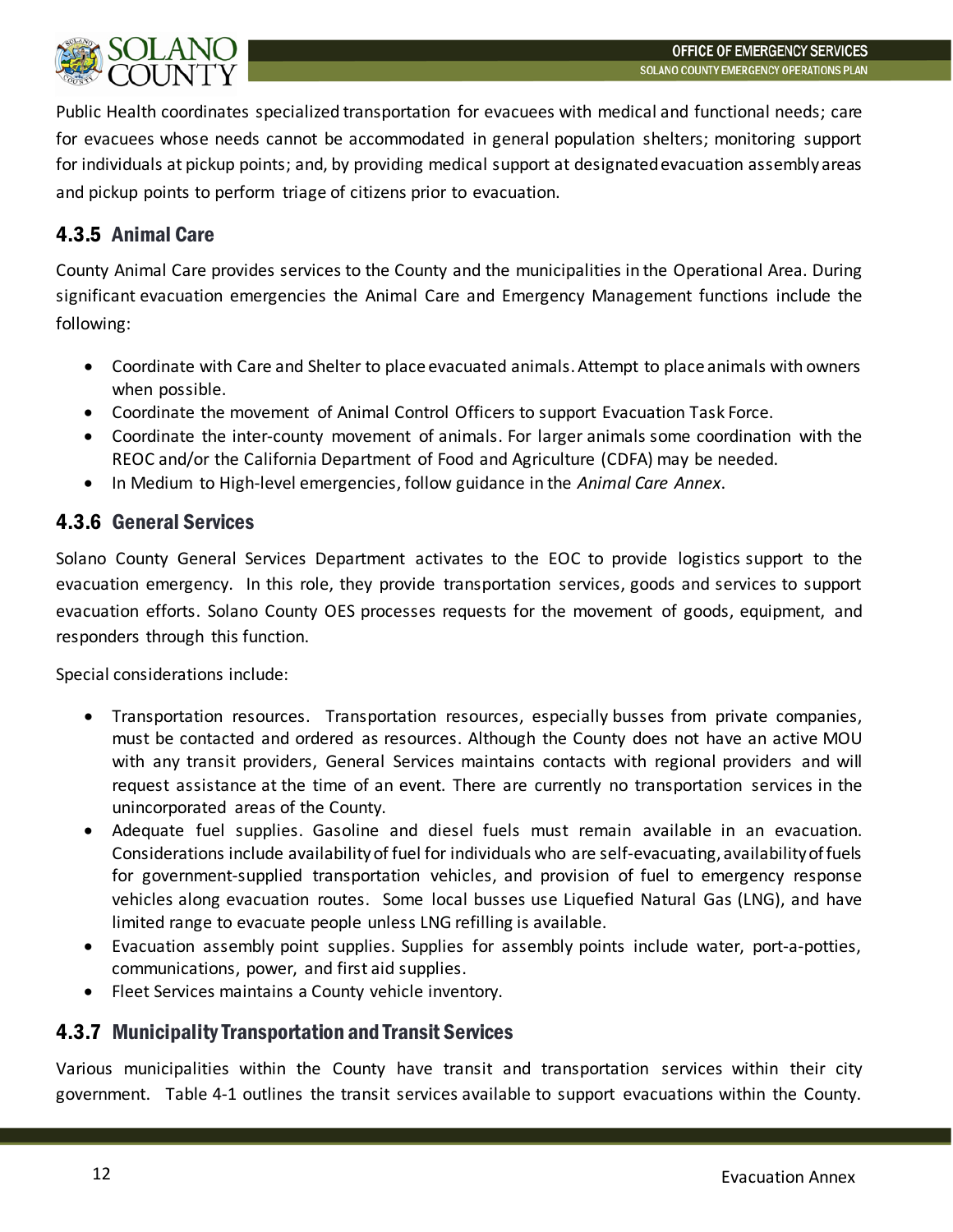

More than 95% of the County's population lives within the incorporated areas, and thus municipal services are not only the most reliable, but the services most familiar to those who need evacuation assistance. In all cases, the EOC's Evacuation Movement Unit will need to coordinate with the Transit Coordination Center (at the Solano Transportation Authority) to coordinate transit resources.

#### <span id="page-16-2"></span>**Table 4-2: Local Transit Services**

| <b>Local Transit Services</b> |                                                                          |                                   |  |  |  |  |
|-------------------------------|--------------------------------------------------------------------------|-----------------------------------|--|--|--|--|
| <b>Municipality</b>           | <b>Local Transit</b>                                                     | <b>Authority</b>                  |  |  |  |  |
| Benicia/Vallejo               | Solano County Transit (SolTrans)                                         | Independent Joint Power Agreement |  |  |  |  |
| Fairfield/Suisan              | Fairfield and Suisun Transit (FAST)<br><b>Fairfield General Services</b> |                                   |  |  |  |  |
|                               |                                                                          | 707.434.3800                      |  |  |  |  |
|                               | Solano Express                                                           | <b>Fairfield General Services</b> |  |  |  |  |
|                               | <b>DART Paratransit Services</b>                                         | <b>Fairfield General Services</b> |  |  |  |  |
| Va ca ville                   | City Coach                                                               | <b>City General Services</b>      |  |  |  |  |
| Dixon                         | Dixon Readi-Ride. (707) 678-5020 to dial a ride                          | Recreation and community Services |  |  |  |  |
|                               | inside city limit                                                        | Department/Transit                |  |  |  |  |
| <b>Rio Vista</b>              | Delta Breeze                                                             | <b>City General Services</b>      |  |  |  |  |
|                               | Rio Vista Delta Breeze Taxi Scrip Program                                | Dial a ride                       |  |  |  |  |
|                               |                                                                          | 707.374.2878                      |  |  |  |  |
|                               |                                                                          | Service at "511"                  |  |  |  |  |
| Service between cities        | Solano Express                                                           | 800.535.6883                      |  |  |  |  |

### <span id="page-16-0"></span>4.4 Local Non-Government Entities

#### <span id="page-16-1"></span>4.4.1 Solano Transportation Authority

The Solano Transportation Authority (STA) is a key partner to the Solano EOC during disasters requiring evacuations. STA stands up their Transit Coordination Center during a medium-level or high-level evacuation emergency. Their roll will be as follows.

#### *Coordination and Emergency Management*

- Activate the STA Transit Coordination Center and respond to transit resource requests from the EOC, and specifically from the Evacuation Movement Unit.
- Activate partner transit entity management to provide transit resources to the evacuation area.
- Coordinate paratransit resources in the County in response to evacuation of people with access and functional needs.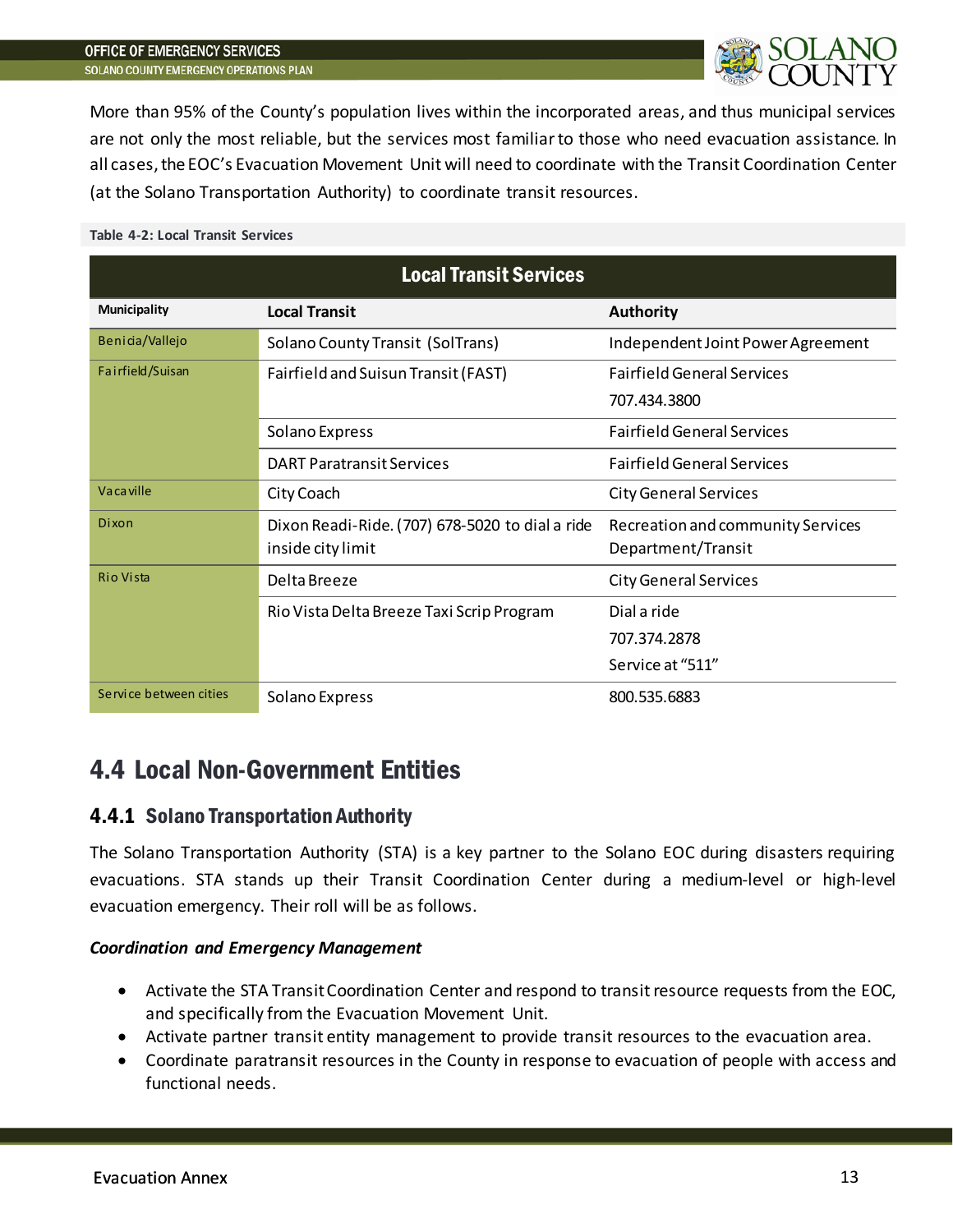

#### *Public Alert and Warning*

- Update STA webpage to warn or alert transit passengers with emergency information.
- Coordinate alert and warning messages to partner transit agencies.
- Send special notification to people with limited English proficiency.

#### <span id="page-17-0"></span>4.4.2 ARES/RACES

Solano County Amateur Radio Emergency Services/Radio Amateur Civil Emergency Services (ARES/RACES) teams can provide communications support, especially coordination from the EOC to the various evacuation assembly points, transportation asset assembly points, shelters, etc.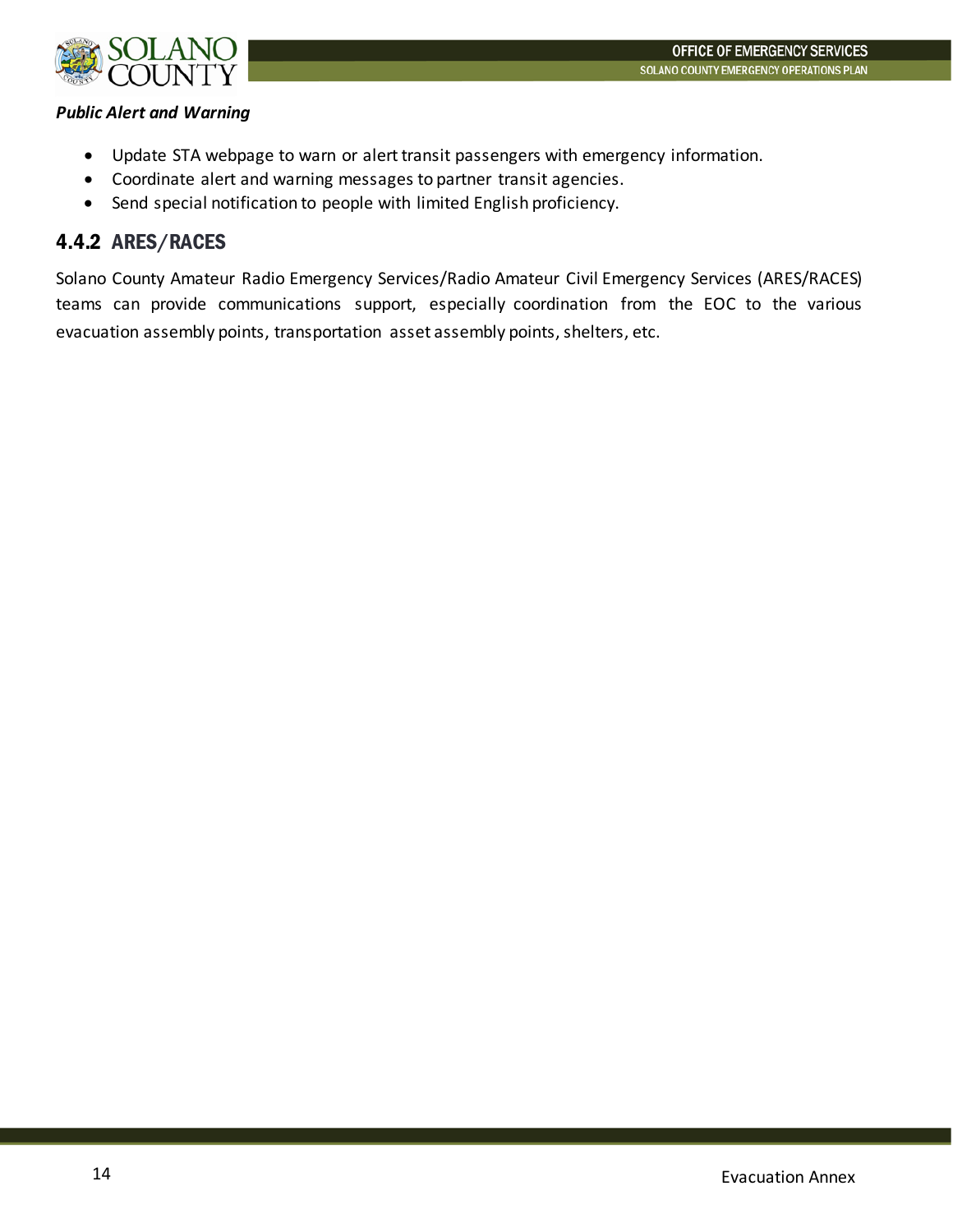

# <span id="page-18-0"></span>Section 5.Concept of Operations

## <span id="page-18-1"></span>5.1 Pre-Response/Initial Actions

The County OES works with County agencies and non-governmental partners and stakeholders to determine the support required for anticipated evacuation scenarios. Coordination will include consideration for populations with access and functional needs and service animals/household pets.

If practical, evacuation decisions will be implemented before an actual event occurs. Those with access and functional needs will require extended time to evacuate, and need as much advanced warning as possible.

In the case of an imminent hazardous materials release (whether chemical, biological, radiological, or nuclear contamination), the release may require a decision on evacuation versus sheltering in place. Contact the Solano County Hazardous Materials Team to provide technical support for decision makers.

If an event has the potential to impact evacuation routes (e.g., flooding) OES will endeavor to make evacuation decisions early enough to allow people to leave the area of impact. A wait-and-see policy may be disastrous if people cannot safely evacuate once the danger is present.

If evacuation operations seem likely, the EOC Operations and Planning Section personnel will perform the following functions:

- Establish the Evacuation Movement Unit and begin strategizing the movement of people from the impact area. The EMU determines and prioritizes operational requirements.
- EOC Law Branch coordinates with the EOC Logistics Section to obtain required supplies, equipment, and personnel for evacuation.
- Evacuation Movement Unit contacts the STA Transit Coordination Center to activate and prepare for transit resource assistance.
- Ensure communications are available between key evacuation staging areas and evacuation vehicles.
- Coordinate with other local authorities, and the REOC as necessary, to ensure that the public, including people with disabilities and others who also have access and functional needs, is aware of the timeline, stages, and major routes and means of evacuation.
- Coordination of public safety and security resources will be required to support the evacuation.
- Coordinate with specialty vehicles (e.g., paratransit like vehicles) that will be required to support the evacuation.
- Coordinate animal transportation that will be required to support the evacuation.

# <span id="page-18-2"></span>5.2 Evacuation Coordination

Each of the seven incorporated Cities is responsible for coordinating evacuations within city limits. When the emergency has reached a level in which the impact has extended well beyond the local area, the County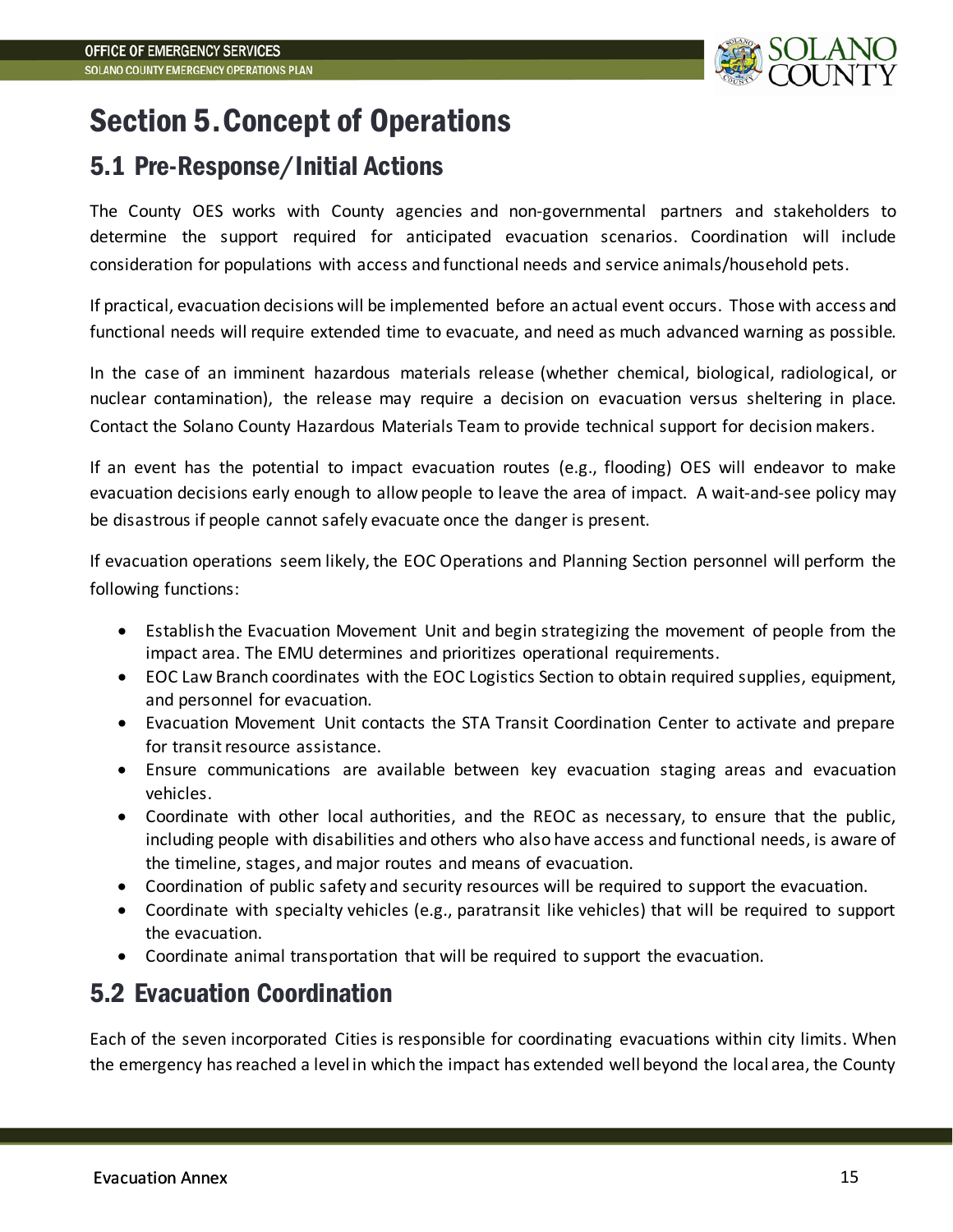

EOC will be activated to coordinate an area wide evacuation in response to a disaster in the County, or in support of large numbers of evacuees passing through or into Solano County.

#### <span id="page-19-0"></span>5.2.1 Evacuation Orders

Evacuation orders may be given as either voluntary or mandatory. In Solano County, the evacuation order can be given by:

- The County Sheriff
- The Public Health Officer if event is associated with a pandemic or other major health related threat
- Fire & Law Incident Commander(s)
- The County Administrator
- The Emergency Services Manager

If a mandatory evacuation is ordered, law enforcement will not use force to remove persons who choose to remain in the affected area. California Penal Code Section 409.5 does not authorize forcible evacuations, but rather authorizes officers to refuse admittance of others into the impacted area. Possible exceptions can be made for adults who will not evacuate minors from immediately dangerous environments; the children can be removed under child endangerment laws. (See References: *Legal Guidelines for Controlling Movement of People and Property During an Emergency*).

Responders must clearly inform people that failure to evacuate may result in physical injury or death and that a future opportunity to evacuate may not exist. People must be informed that there is no guarantee that resources to rescue them will be available. Law enforcement should have those that refuse to evacuate sign a waiver and document where these persons are located. Once an evacuation order is given, it is critical that the public information system provide clear instruction through all available alert and warning systems and mechanisms.

#### <span id="page-19-1"></span>5.2.2 Evacuation Movement Unit

The Evacuation Movement Unit functions within the Law Branch in the EOC. The Law Branch is in the Operations Section, and will take the lead in overall evacuation coordination. The Evacuation Movement Unit (EMU) will develop the recommendation for an incident-specific evacuation and movement strategy.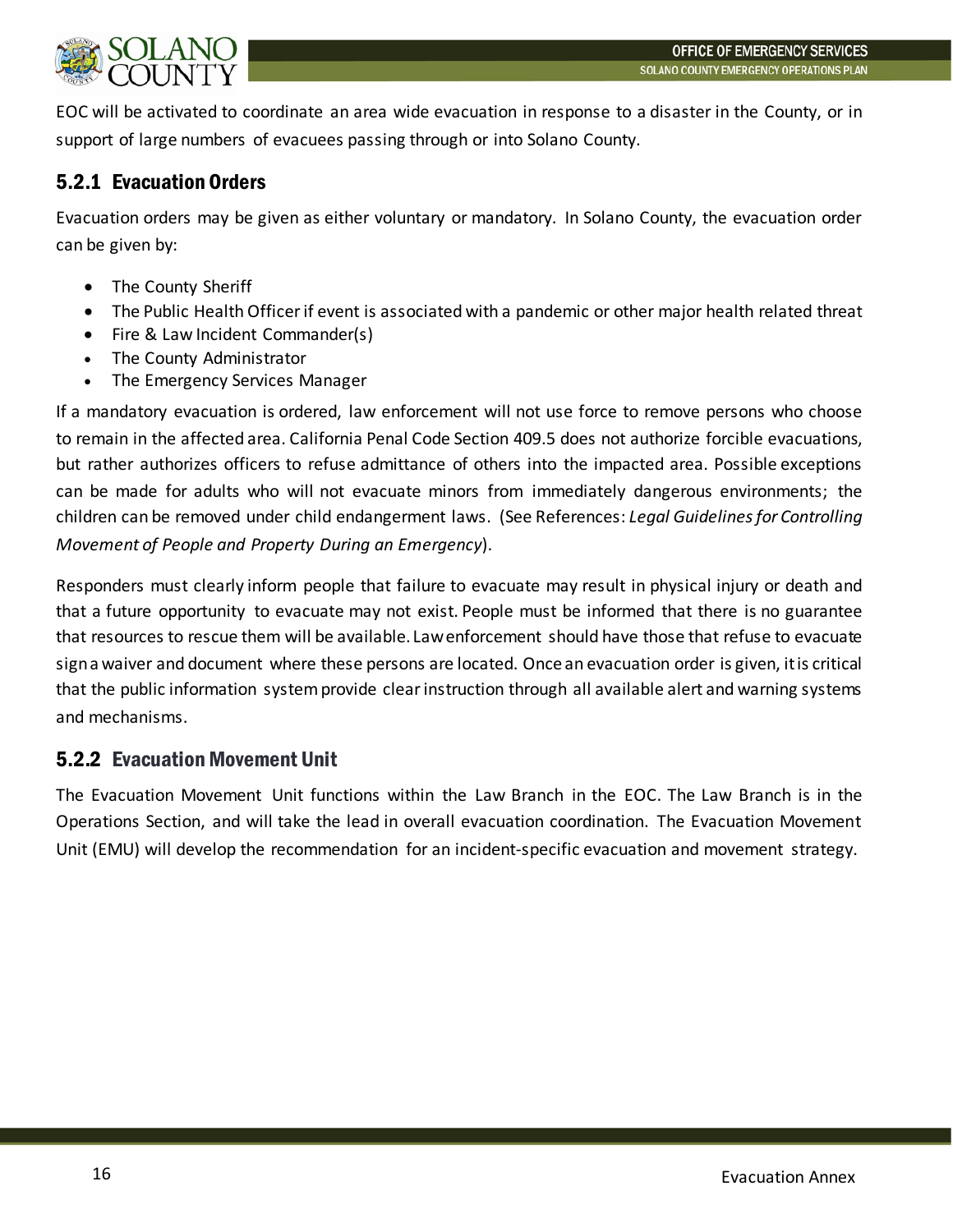

Once they have developed a strategy, they will present it to the EOC Director and managers for approval and insertion to the EOC Action Plan. The EOC staff will implement the strategy that includes coordination of transit, public information, law enforcement, care and shelter, logistics, and other aspects of the EOC. Their EMU strategy may include, but not be limited to the following:

- Routes for self-evacuating persons.
- Location of evacuation staging areas.
- Needs for evacuation task force teams.
- Coordination of evacuation routes and shelter locations.
- General transit asset requests (made to STA Coordination Center)
- General information for use by PIO.
- Coordination with region wide incident specific evacuation processes.

The EMU will modify the evacuation and movement strategy as situational information is provided.

The Evacuation Movement Unit does NOT determine road closures and traffic management; that responsibility belongs to the Public Works Unit in the Engineering Branch of Operations Section. However, the two units will need to coordinate their efforts toward the evacuation and movement strategy.

The EMU Leader Position Checklist and EMU Team Members Position Checklist can be found in Volume 2 Section 3.2.3.4 and Volume 2 Section 3.2.3.5, respectively.

#### <span id="page-20-0"></span>5.2.3 EMU Position in EOC Organization

The EMU position in the EOC organization chart is shown in [Figure 5-1.](#page-21-2)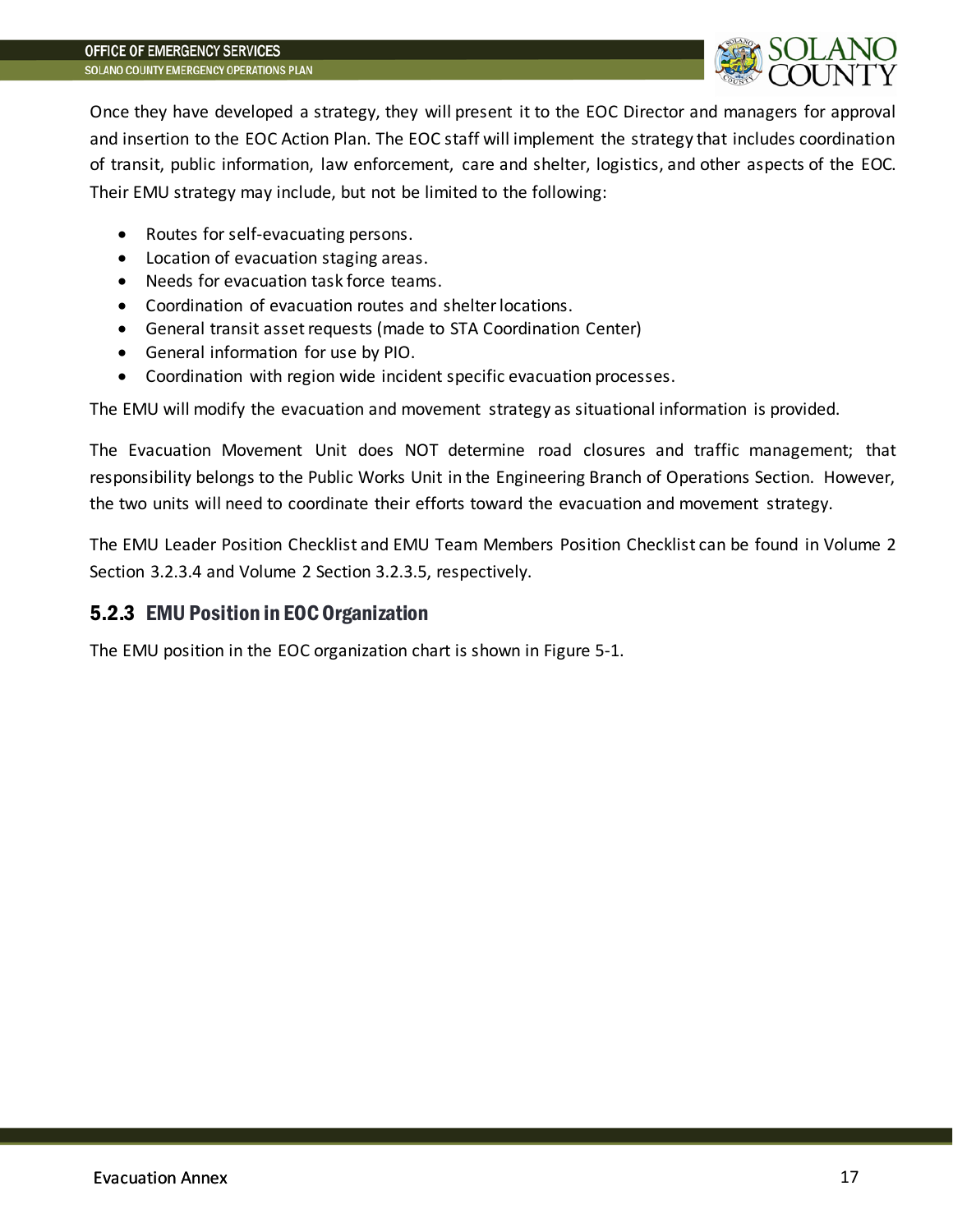



<span id="page-21-2"></span>**Figure 5-**1**: EOC Organization Chart**

#### <span id="page-21-0"></span>5.2.4 Evacuation Task Force

The EOC may also need to coordinate the assembly of evacuation task force units that can enter the threatened area and evacuate people with access and functional needs, animals, and others. The task force will likely consist of busses, paratransit vehicles, law enforcement and animal control vehicles and staff.

### <span id="page-21-1"></span>5.3 Reentry

Once the threat has passed, and assuming the evacuated area is safe from debris, contamination, or other residual threats, the evacuated persons will be allowed to reenter the area. The EOC, and specifically the EMU, coordinates transportation, routes and resource use strategy to support the reentry.

The strategy will be coordinated with regional partners, as any evacuation will likely have impacts beyond the operational area. The Operations Section Chief is responsible for providing the PIO with information regarding the safe return to the evacuated area. Those who needed assistance to evacuate will again need assistance to return.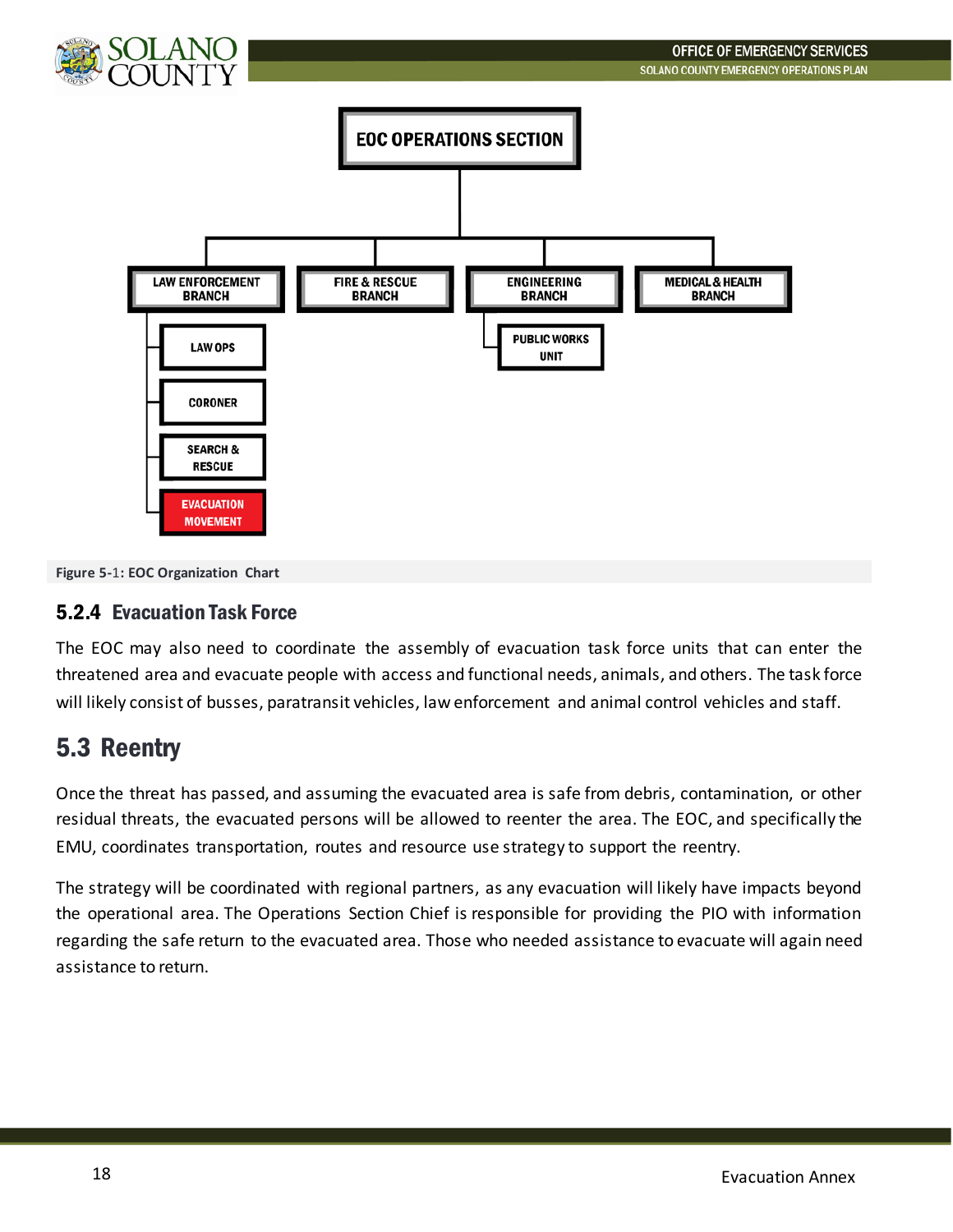

### <span id="page-22-0"></span>Appendix A. Acronyms

<span id="page-22-1"></span>**Table A-1: Acronyms**

| <b>ADA</b>      | Americans with Disabilities Act                           |
|-----------------|-----------------------------------------------------------|
| <b>ARC</b>      | <b>American Red Cross</b>                                 |
| <b>ARES</b>     | <b>Amateur Radio Emergency Services</b>                   |
| <b>CAHAN</b>    | California Health Alert Network                           |
| <b>CDFA</b>     | California Department of Food and Agriculture             |
| <b>CDHS</b>     | California Department of Health Services                  |
| <b>CERT</b>     | Community Emergency Response Team                         |
| <b>CIKR</b>     | Critical Infrastructure and Key Resources                 |
| <b>DHSS</b>     | Department of Health and Social Services, Solano County   |
| <b>DOC</b>      | Department Operations Center                              |
| <b>EMU</b>      | <b>Evacuation Movement Unit</b>                           |
| <b>EOC</b>      | Emergency Operations Center, Solano County                |
| <b>EOP</b>      | <b>Emergency Operations Center</b>                        |
| <b>FAST</b>     | <b>Fairfield and Suisun Transit</b>                       |
| <b>GIS</b>      | Geographic Information System                             |
| <b>HAZMAT</b>   | <b>Hazardous Materials</b>                                |
| <b>LNG</b>      | Liquid Natural Gas                                        |
| <b>MRC</b>      | <b>Medical Reserve Corps</b>                              |
| <b>NIMS</b>     | National Incident Management System                       |
| <b>OES</b>      | Office of Emergency Services                              |
| <b>PIO</b>      | <b>Public Information Officer</b>                         |
| <b>RACES</b>    | Radio Amateur Civil Emergency Services                    |
| <b>REOC</b>     | Regional Emergency Operations Center (Coastal Region, CA) |
| <b>SEMS</b>     | Standardized Emergency Management System                  |
| <b>SolTrans</b> | Solano County Transit                                     |
| <b>STA</b>      | Solano Transportation Authority                           |